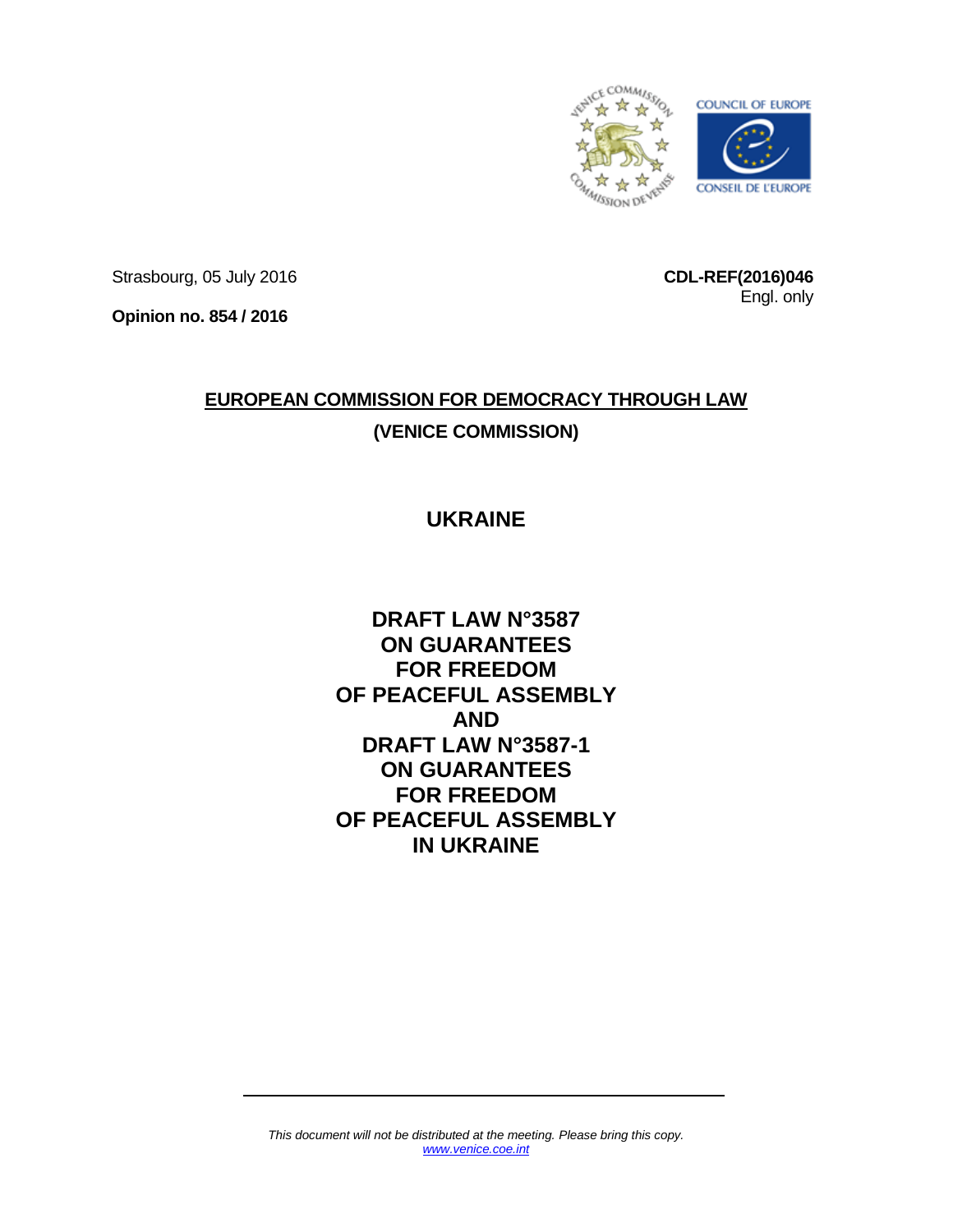The Draft Law n° 3587 is introduced by people's deputies

> Hryhorii M. Nemyria Ihor V. Lutsenko Mustafa Dzhemilev Oleksandr M. Chernenko Leonid O. Yemets Heorhii V.Lohvynskii Iurii R. Miroshnychenko Mariia M. Ionova Vadym Ye. Ivchenko Stepan I. Kubiv Oleksandr B. Feldman Iryna M. Suslova Ihor V. Popov

#### **LAW OF UKRAINE On Guarantees for Freedom of Peaceful Assembly**

This Law defines legal framework for exercising the right to freedom of peaceful assembly, which is guaranteed by the Constitution of Ukraine.

## **Chapter I. GENERAL PROVISIONS**

#### **Article 1. Definitions**

1. In this Law the following terms shall have the meaning set forth below:

1) peaceful assembly shall mean a public event, which is held in public place peacefully, without weapons and in a form of assembly, meeting, demonstration, picket, procession or any combination of these forms or in other forms, which are not prohibited by law, with aim of expressing personal, public or political point of view on any issue;

2) public place shall mean a freely accessible territory, building or construction or a part thereof;

3) simultaneous peaceful assembly shall mean a peaceful assembly, which is held at the same time and in the same place as other peaceful assembly, or in the immediate vicinity and within visibility and audibility of the other assembly;

4) counter-assembly shall mean a simultaneous peaceful assembly with aim of expressing disagreement with point of view of participants of the other peaceful assembly;

5) spontaneous peaceful assembly shall mean a peaceful assembly constituting an instrument of immediate responding by society or a group of people to a certain event or information, notice of which could not be filed within the period established by the Law.

#### **Article 2. Scope of the Law**

1. The Law shall apply to social relations associated with exercising and protecting freedom of peaceful assembly.

2. The Law shall not apply to social relations associated with organization and holding of :

1) general meetings of residents of a village (villages) or city for resolving local problems according to the Law of Ukraine On Local Self-Government in Ukraine;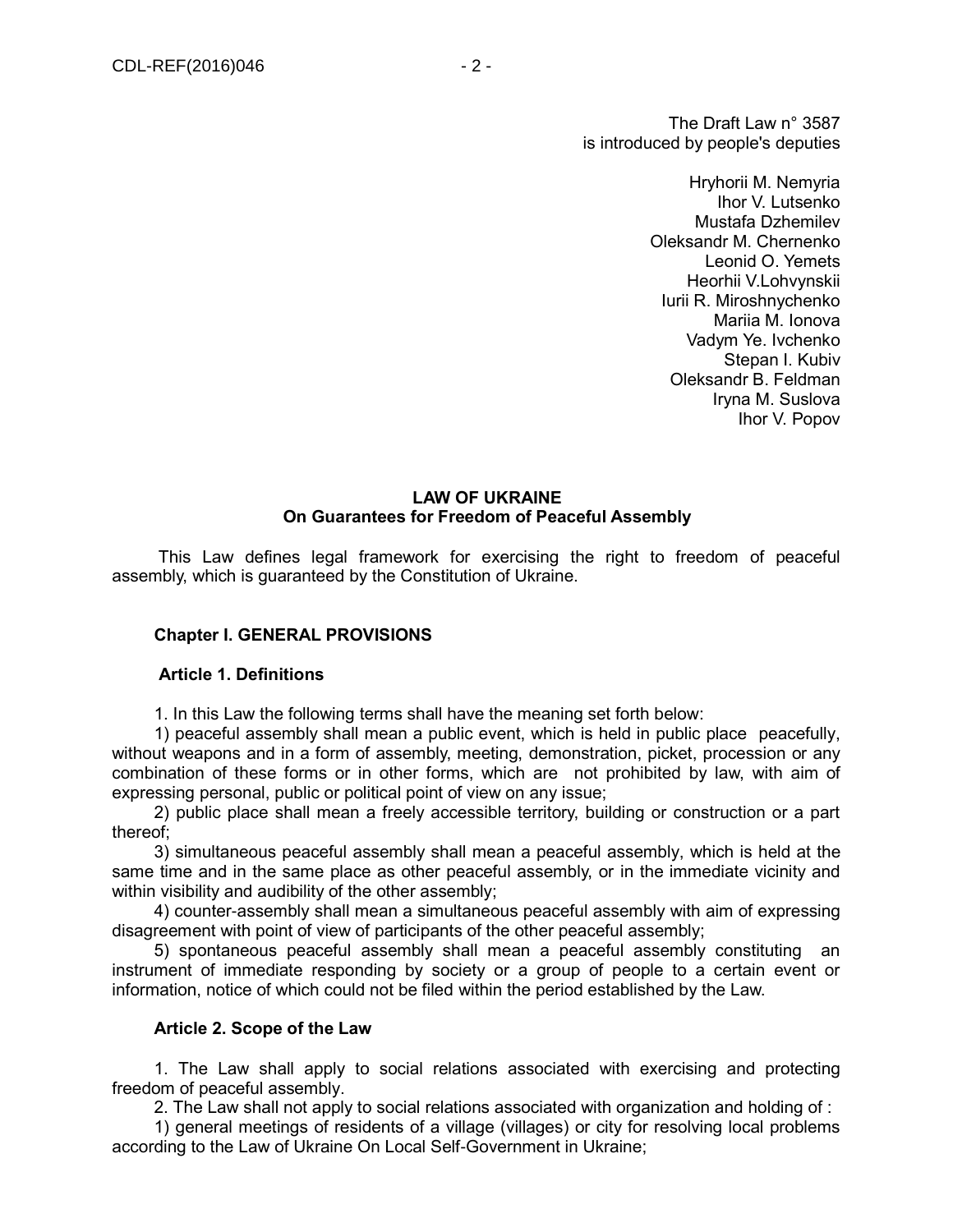2) assemblies (conferences) of residents held according to the Law of Ukraine On Bodies of Self-Organization of Population;

3) assemblies of employees, meetings of statutory boards of legal persons, associations of citizens, public associations, electorate's meetings with MP candidates and elected members of parliaments, candidates to the post of the President of Ukraine, assemblies of initiative groups on organizing a referendum;

4) assemblies held with aim of recreation, as well as public celebrations, sports events, concerts and other entertaining events, if they do not belong to a peaceful assembly;

5) wedding processions, funerals, if they do not belong to a peaceful assembly;

6) liturgies, church rituals, ceremonies and processions in cases stipulated by the Law of Ukraine On Freedom of Conscience and Religious Organizations.

## **Article 3. Legislation of Ukraine on freedom of peaceful assembly**

1. Legislation of Ukraine on freedom of peaceful assembly shall consist of the Constitution of Ukraine, this Law and other laws of Ukraine regulating relations in the sphere, as well as of the Convention for the Protection of Human Rights and Fundamental Freedoms and other treaties ratified by the Verkhovna Rada of Ukraine.

2. Executive authorities, authorities of the Autonomous Republic of Crimea, local selfgovernment bodies and their officials may not establish, through their acts, the order, including the places, for exercising the freedom of assembly.

## **Chapter II. ORGANIZING AND HOLDING A PEACEFUL ASSEMBLY**

## **Article 4. Organizer of peaceful assemblies**

1. A peaceful assembly can be organized by a natural person, being a Ukrainian citizen, a foreigner of a stateless person, or a legal person or civic association irrespective of availability of status of a legal person. An assembly can be organized by one or several persons.

2. A natural person under 16 years or a legally incapable natural person may organize a peaceful assembly, provided that at least one co-organizer is a natural person having full legal capability, or a legal person or a public association.

3. State authorities, authorities of the Autonomous Republic of Crimea, local selfgovernment body may not organize a peaceful assembly.

## **Article 5. Rights and obligations of organizer of a peaceful assembly**

1. Peaceful assemblies shall be organized on a voluntary basis.

2. Organizer of a peaceful assembly shall have the right:

1) to hold peaceful assembly in any form on condition that law is observed;

2) to authorize separate participants of peaceful assembly to fulfill duties, including administrative ones, related to organizing and holding the assembly;

3) to erect, without special permission and for the time of holding a peaceful assembly, tents, stages and other temporary constructions in place or along the route of a peaceful assembly, which do not impede road traffic, movement of pedestrians and do not block access to buildings.

4) to use identification marks of an organizer of a peaceful assembly;

5) to use sound amplifiers and other equipment, vehicles and other facilities during peaceful assembly, except for cases envisaged by the Law;

6) to participate or to refuse to participate in negotiations aimed at agreeing conditions of holding a peaceful assembly for the purpose of preventing restriction of the freedom of peaceful assembly;

7) take other actions, which are not prohibited by law.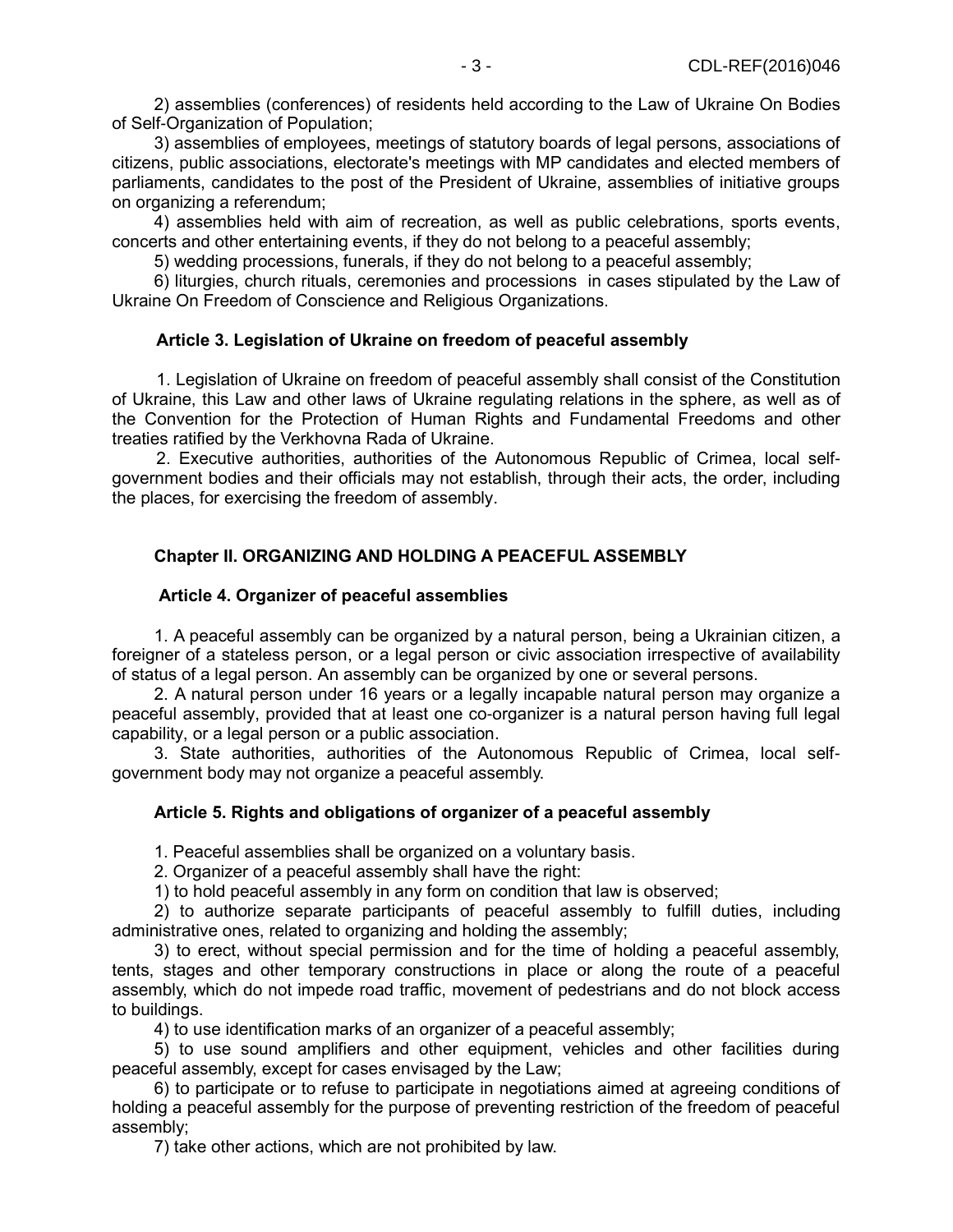3. Organizer of a peaceful assembly shall be obliged:

1) to immediately inform corresponding executive authority or local self-government body defined in Article 7 of the Law of the decision to change place, time and route of a peaceful assembly, to introduce other amendments or supplements to the notice or to refuse from holding a peaceful assembly;

2) not to impede passing of vehicles of emergency medical and special services.

## **Article 6. Rights and obligations of participant of a peaceful assembly**

1. Participation in peaceful assemblies shall be voluntary.

2. Participant of a peaceful assembly shall have the right:

1) to participate in discussions and decision making;

2) to use symbols and other facilities during peaceful assembly, as well as agitation facilities, which are not prohibited by law;

3) to receive resolutions, demands and other applications and to forward them to state authorities, authorities of the Autonomous Republic of Crimea, local self-government bodies, legal persons, public associations, officials, members of parliament and deputies of local councils, diplomatic and consular missions of foreign states, as well as representations of international organizations in Ukraine;

4) to take other actions, which are not prohibited (limited) by law or a judgment in force.

3. Participant of a peaceful assembly shall be obliged to observe Constitution of Ukraine, this Law and other laws of Ukraine.

Participant of a peaceful assembly shall be obliged not to impede passing of vehicles of emergency medical and special services.

## **Article 7. Notice of holding a peaceful assembly**

1. Organizer of a peaceful assembly shall notify in writing corresponding executive authority or local self-government body of intention to hold a peaceful assembly not later than forty eight hours prior to its beginning.

If notification deadline elapses on a non-business day or time of the corresponding authority, the organizer shall be obliged to notify, within the established period, the National Police at the place of holding a peaceful assembly.

2. Organizer of a peaceful assembly or its authorized representative may file notice of holding a peaceful assembly to executive authority or local self-government body personally, or send it by a registered letter, telegram or e-mail.

3. Notice of holding a peaceful assembly shall be regarded as filed on the day and time of its submitting or sending to executive authority or local self-government body.

4. Notice of holding a peaceful assembly shall be submitted to:

1) executive body of a village or city council (except for the cities of Kyiv and Sevastopol) – if a peaceful assembly is planned to be held in territory of the corresponding village or city;

2) district (oblast) state administration  $-$  if a peaceful assembly is planned to be held in territory of the corresponding district, several districts or oblast;

3) Kyiv or Sevastopol City State Administration – if a peaceful assembly is planned to be held in territory of the cities of Kyiv and Sevastopol;

4) the Council of Ministers of the Autonomous Republic of Crimea, oblast state administrations – if a peaceful assembly is planned to be held in territories of several districts of the Autonomous Republic of Crimea.

5. If a peaceful assembly is planned to be held according to the route running through the territory of several villages, cities, oblasts, the cities of Kyiv and Sevastopol, the Autonomous Republic of Crimea, organizer of a peaceful assembly shall file a written notice of its holding to each district, oblast state administration, Kyiv and Sevastopol City State Administrations, Council of Ministers of the Autonomous Republic of Crimea, accordingly.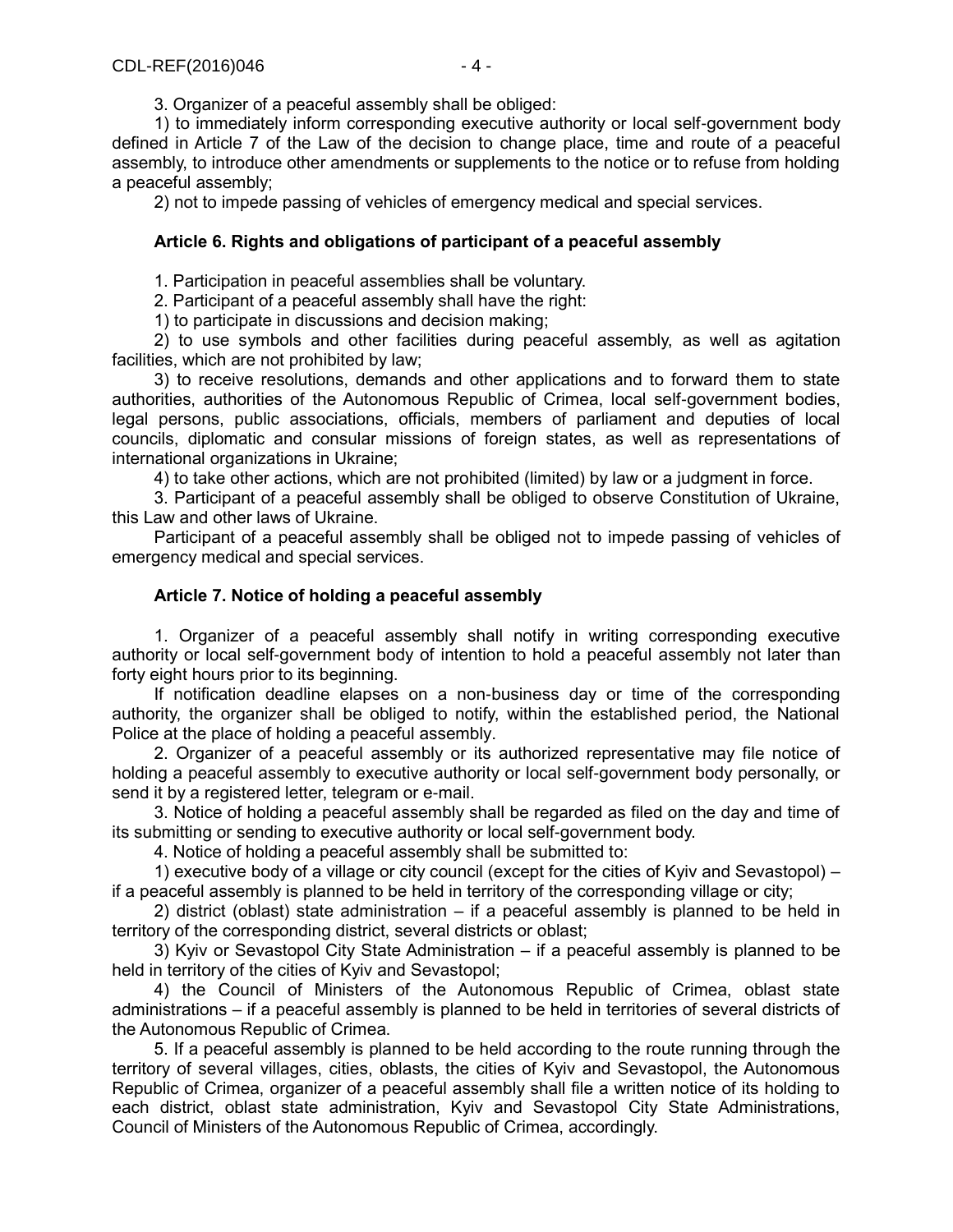## **Article 8. Content and form of a notice of holding a peaceful assembly**

1. Notice of holding a peaceful assembly shall contain information on:

1) date of holding, beginning time and duration of a peaceful assembly;

2) aim of holding a peaceful assembly;

3) place or route of holding a peaceful assembly;

4) anticipated number of participants of a peaceful assembly;

5) surname, name and patronymic of the person organizing a peaceful assembly, or representative of legal person or public association organizing a peaceful assembly, as well as address, telephone numbers and an e-mail address, if available;

6) the name and location (for legal persons or public associations), as well as the identification code according to the Unified State Register of Legal Entities and Individual Entrepreneurs (for legal persons);

7) intention of the organizer to erect temporary constructions in place of holding a peaceful assembly, as well as to use sound amplifiers;

8) on temporary restriction of road traffic for the purpose of receiving a special permission.

2. Notice of holding a peaceful assembly shall be signed by organizer of a peaceful assembly, or representative of a legal person or public association organizing a peaceful assembly, except for cases of sending the notice by telegram or e-mail.

3. Organizer of a peaceful assembly shall have the right to indicate additional information in the notice, as well as to attach other documents.

4. In case of need to amend or supplement information in the notice of holding a peaceful assembly, organizer of the peaceful assembly shall have the right to submit, within the period envisaged by Article 7, part one of the Law, an application on amending or supplementing the notice, which is obligatory for consideration.

## **Article 9. Requirements regarding place, time and other conditions for holding a peaceful assembly**

1. Peaceful assembly may be held in any public place.

2. Executive authority, local self-government body shall immediately inform organizer of a peaceful assembly on places with legally limited access, if such places cross the place (route) of holding a peaceful assembly indicated in notice of holding such assembly.

3. It shall be prohibited, during holding of a peaceful assembly, to fully block access (passage) to establishments, enterprises, institutions, organizations, state authorities, authorities of the Autonomous Republic of Crimea and local self-government bodies, in the vicinity of which the assembly is held.

4. Holding of a peaceful assembly is allowed at any time.

5. If peaceful assembly is held near children and educational institutions with round-theclock stay of children, as well as in-patient health institutions and apartment houses, level of noise at night time (from 23 till 7 o'clock) should not exceed the limit established by the Law of Ukraine On Ensuring Sanitary and Epidemic Welfare of Population.

6. Organizer and participants of a peaceful assembly shall be prohibited from carrying weapons, as well as devices and adapted objects, which may be used against life and health of people.

## **Article 10. Agitation for a peaceful assembly**

1. Organizer of a peaceful assembly and other persons shall have the right to freely agitate, in a non-prohibited way, as regards organizing and holding of a peaceful assembly, as well as to call for participation in it.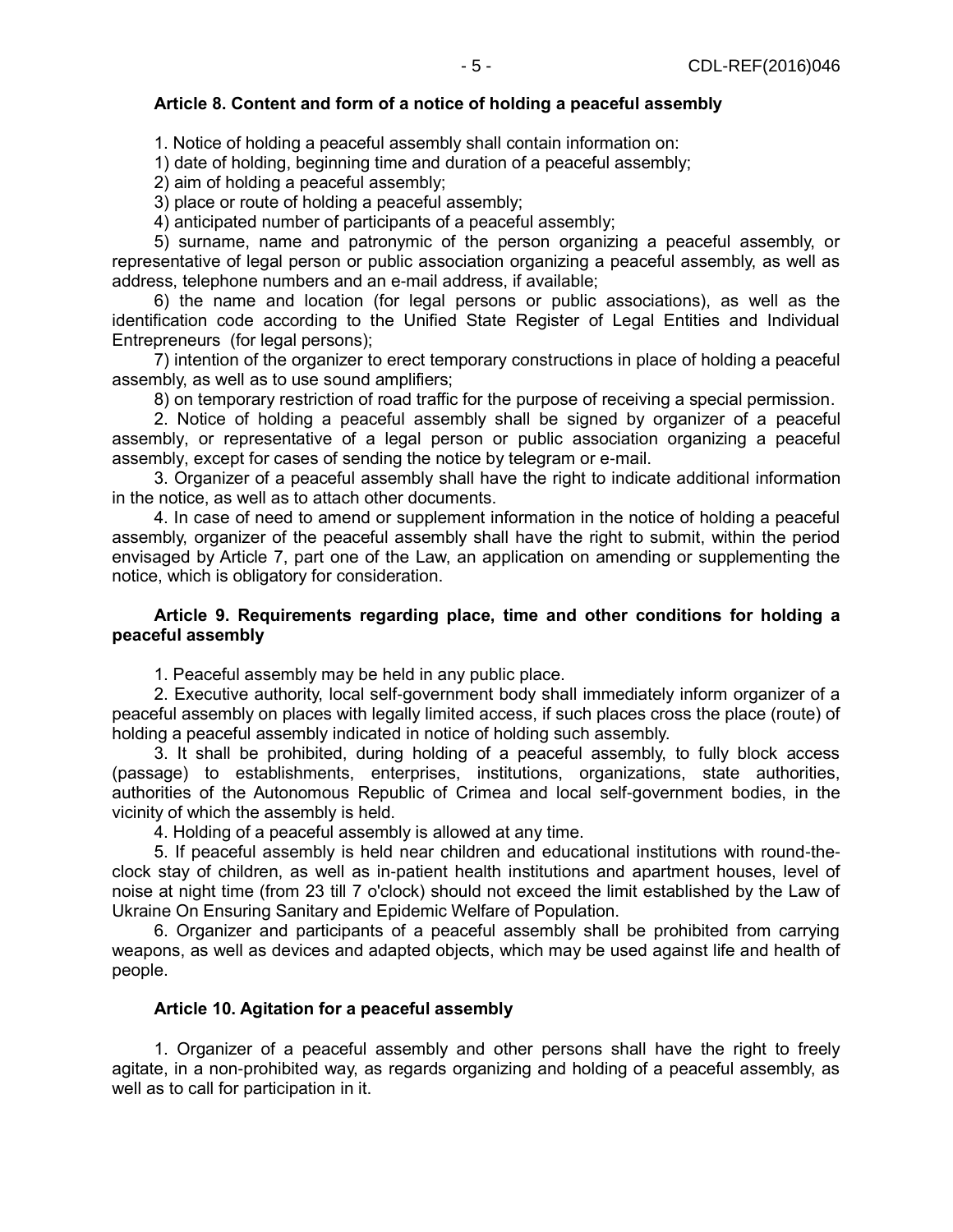## **Article 11. Logistical support of a peaceful assembly**

1. Logistical support of a peaceful assembly shall be ensured at the expense of financial means and property of the organizer and participants of such assembly, as well as charitable help and other sources, which are not prohibited by law.

2. State authorities, authorities of the Autonomous Republic of Crimea, local selfgovernment bodies shall be prohibited from financing and providing logistical support to peaceful assemblies at the expense of the state or local budgets, except for exercising authorities related to implementation of the Law.

## **Article 12. Protection of professional activity of journalists and mass media employees during peaceful assemblies**

1. Journalists and mass media employees shall have the right to freely carry out their professional activity, including filming, recording, and photographing in places of holding a peaceful assembly, provided they have appropriate documents, signs and other facilities for identifying mass media representatives.

2. Organizers and participants of peaceful assemblies, representatives of the National Police, National Guards of Ukraine and other law-enforcement bodies shall, within their competence, contribute to professional activity of journalists and mass media representatives during peaceful assemblies.

## **Article 13. Powers of executive authority or local self-government body as regards ensuring holding of a peaceful assembly**

1. Executive authority or local self-government body:

1) shall immediately register notice of holding a peaceful assembly with indication of date and time of its receiving;

2) shall immediately provide organizer of a peaceful assembly with a written confirmation of receiving the notice with indication of time of its receiving;

3) immediately after receiving a notice of holding a peaceful assembly, shall inform thereof the National Police, National Guards of Ukraine and other law-enforcement bodies, according to their competence, as well as state authority, authority of the Autonomous Republic of Crimea or local self-government body, to competence of which belong the issues to be raised at the peaceful assembly;

4) shall interact with unit of the National Police responsible for issues related to holding of a peaceful assembly;

5) within its competence, shall organize work of communal services, emergency medical services, authorities for state supervision in the sphere of fire and technogenic safety, industrial safety, state fire protection service and other services;

6) shall allow temporary restriction of road traffic in place or along the route of holding a peaceful assembly and shall take measures for securing safety of participants of a peaceful assembly.

2. In case of receiving several notices of holding peaceful assemblies in one place and at the same time, executive authority or local self-government body shall immediately:

1) inform organizers of peaceful assemblies about holding, in the indicated place, of other peaceful assembly;

2) propose to organizers of peaceful assemblies to reach agreement on changing place or time of their holding, or organizing simultaneous peaceful assemblies.

3. In case of holding simultaneous peaceful assemblies, executive authority or local selfgovernment body shall take necessary measures aimed at preventing conflict situations, which can impede holding of peaceful assemblies or reaching of their goal.

4. In case of taking measures envisaged by part one and part two of this article, executive authority or local self-government body shall have no right to: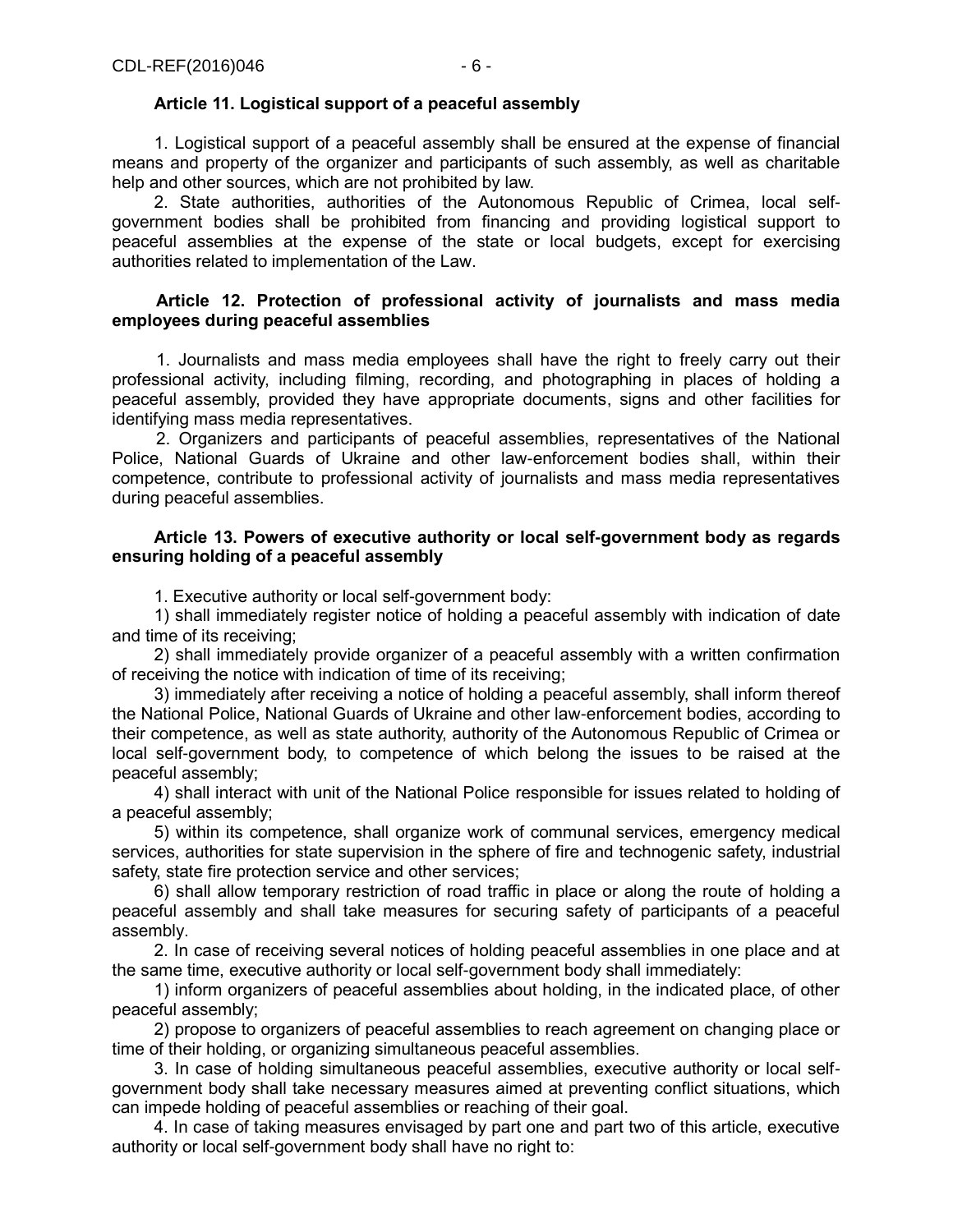1) refuse in registration of notice of holding a peaceful assembly;

2) assess expediency of holding a peaceful assembly;

3) provide privileges to one of the parties in case of holding simultaneous peaceful assemblies, including counter-assemblies;

4) to prohibit or restrict freedom of choosing place, time or route of peaceful assemblies;

5) to impede reaching the goal of a peaceful assembly.

## **Article 14. Powers of authority competent to resolve issues related to the aim of the peaceful assembly**

1. State authority, authority of the Autonomous Republic of Crimea, local self-government body, which bear responsibility in the sphere of issues, for settling of which the assembly is held, shall, after receiving information on holding such an assembly, take immediate measures for establishing interaction with organizer of the peaceful assembly and/or its authorized representatives. Interaction can be exercised in the form of meetings, councils, negotiations, round tables, other measures aimed at joint search for ways of settling the issues raised.

2. During peaceful assembly, a corresponding state authority, authority of the Autonomous Republic of Crimea, local self-government body shall have the right to send its representative to the place of holding the assembly, who will be authorized to negotiate with organizer of the peaceful assembly and/or its authorized representatives for the purpose of searching for ways of settling the problems, which have been raised.

3. If a corresponding state authority, authority of the Autonomous Republic of Crimea, local self-government body receives, during or after holding of a peaceful assembly, resolutions, demands and other applications, it shall ensure their consideration, including with participation of organizer of the peaceful assembly and/or its authorized representatives. Results of the consideration shall be communicated to organizer of the peaceful assembly within five days, if the issue raised does not require additional examination, or within 15 days, if additional examination is required.

## **Article 15. Powers of the National Police, National Guards of Ukraine and other lawenforcement bodies on ensuring holding of a peaceful assembly**

1. The National Police and National Guards of Ukraine, as well as other law-enforcement bodies, according to their competence:

1) shall maintain public order and secure safety of people during a peaceful assembly;

2) shall escort participants of a peaceful assembly and, under availability of permission of a local self-government body, temporary limit or change routs of road traffic, as well as place special signs;

4) at request of organizer of one of simultaneous peaceful assemblies, or in case of need during counter-assemblies, shall ensure bringing participants of assemblies to a safe distance from each other in such a way as not to restrict the parties in the right to hold simultaneous peaceful assemblies;

5) if necessary, shall take other measures related to securing safety of people and public order during peaceful assembly in compliance with law.

## **Chapter III. GUARENTEES FOR EXCERSIZING THE RIGHT TO FREEDOM OF PEACEFUL ASSEMBLY**

## **Article 16. Restricting the right to freedom of peaceful assembly**

1. Freedom of peaceful assembly shall be restricted only by court and only under the whole scope of such conditions:

1) the restriction complies with Article 39, part two of the Constitution of Ukraine;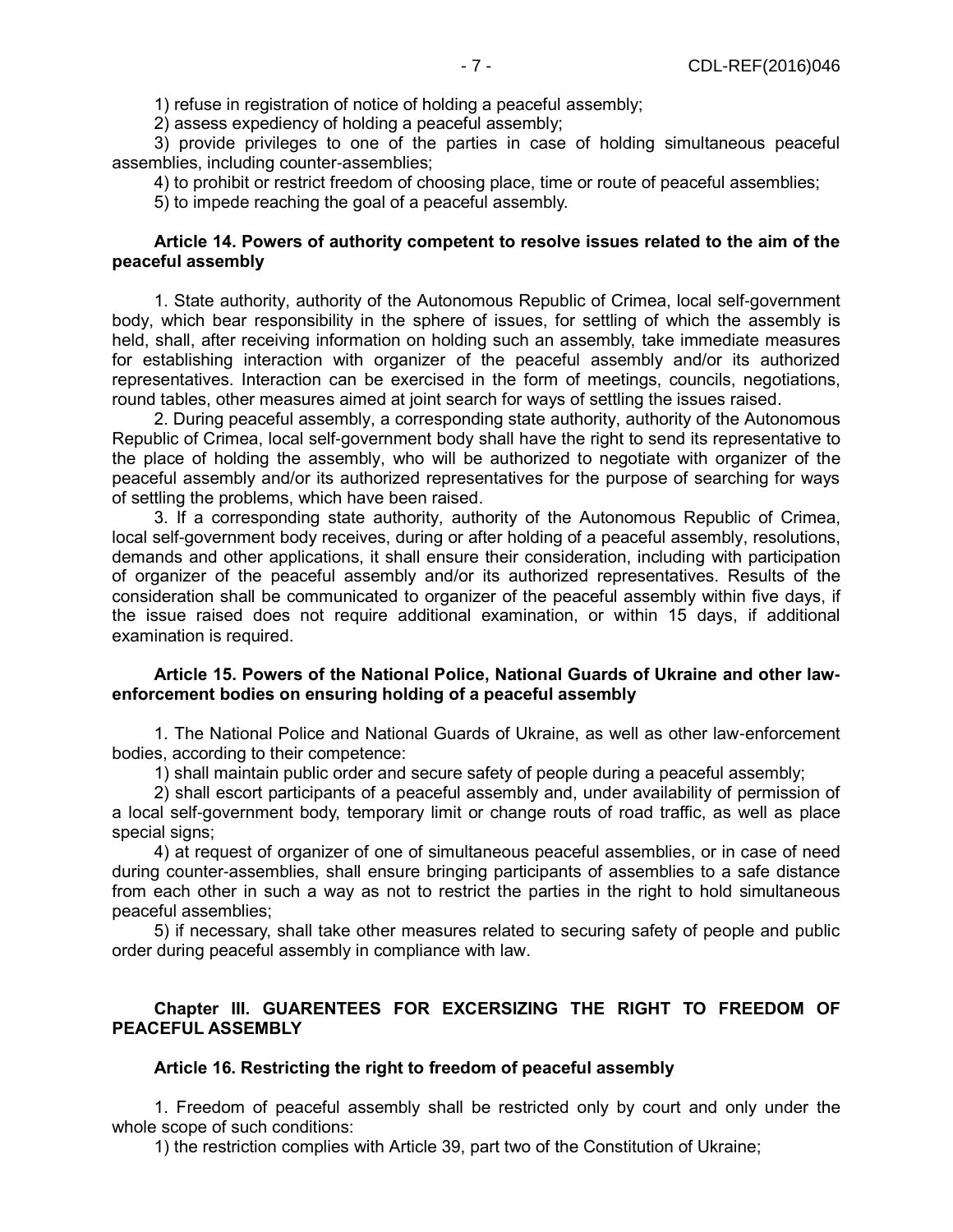2) there exists one of the grounds mentioned in part two of this article;

3) such restriction is proportional according to part three of this article.

2. Freedom of peaceful assembly can be restricted only under availability of one of the grounds:

1) purpose of the assembly consists in liquidation of independence of Ukraine, violent change of the constitutional order, change of the territory or border of Ukraine, seizure of state or public buildings or constructions, impeding activity of the Armed Forces of Ukraine or military units;

2) need to protect state sovereignty and territorial integrity of Ukraine from illegal interferences;

3) assembly is aimed at propaganda of war, violence, stirring up ethnical, race or religious hatred;

4) preventing real threat of applying, by organizers and participants of assembly, of force, weapons and other dangerous facilities for damaging life, health or property of other persons;

5) establishment, in the corresponding territory, of a temporary restriction for holding peaceful assemblies by a decree of the President of Ukraine on introducing the state of emergency or martial law, which is approved by the Verkhovna Rada of Ukraine in compliance with the Constitution of Ukraine and Laws of Ukraine On the Legal Order of Emergency State and On the Legal Order of Martial Law;

6) establishment, by decision of the Cabinet of Ministers, in the corresponding territory, of quarantine according to the Law of Ukraine On Protecting Population from Infectious Diseases, if such decision provides for possibility of the court to impose restrictions for exercising the right to freedom of peaceful assembly for the purpose of protecting population from epidemics (outbreak) of especially dangerous infectious disease;

7) purpose of the assembly consists in breaching human rights and fundamental freedoms.

3. Freedom of peaceful assembly can be restricted, if it is necessary in a democratic society, with regard to proportionality principle and only to the extent, which is minimally necessary for protection of interests under Article 39, part two of the Constitution of Ukraine.

Freedom of peaceful assembly can be restricted in the following way:

1) full or partial restriction as regards place or route of holding a peaceful assembly in case they cross the place with lawfully limited access;

2) restriction of time or duration of peaceful assembly;

3) full or partial restriction in use of sound amplifiers or other noise sources according to Article 9, part five of this Law;

4) partial restriction as regards place of erecting temporary constructions;

5) prohibition of holding a peaceful assembly.

4. Prohibition of a peaceful assembly shall be applied only as an exceptional measure, and only in cases, when legal restriction purposes cannot be reached in other way envisaged by part three of this Article.

5. Restriction of the freedom of peaceful assembly cannot impede reaching the legal goal of the peaceful assembly as regards free expression of points of view within the field of visibility and audibility of the addressees, as well as timely informing of the state authorities, authorities of the Autonomous Republic of Crimea, local self-government bodies, society and other addressees of such points of view.

6. The following cannot be regarded as a ground for restricting freedom of peaceful assembly:

1) number of participants of a peaceful assembly;

2) holding of simultaneous peaceful assemblies, including counter-assemblies;

3) holding, simultaneously with a peaceful assembly, of other public or protected events, including celebrations, concerts, visits of officials.

7. Untimely notification of holding a peaceful assembly shall not result in its restriction, unless grounds for restriction defined in part two of this Article are available.

8. Restrictions of the freedom of assembly may be applied by court exceptionally to a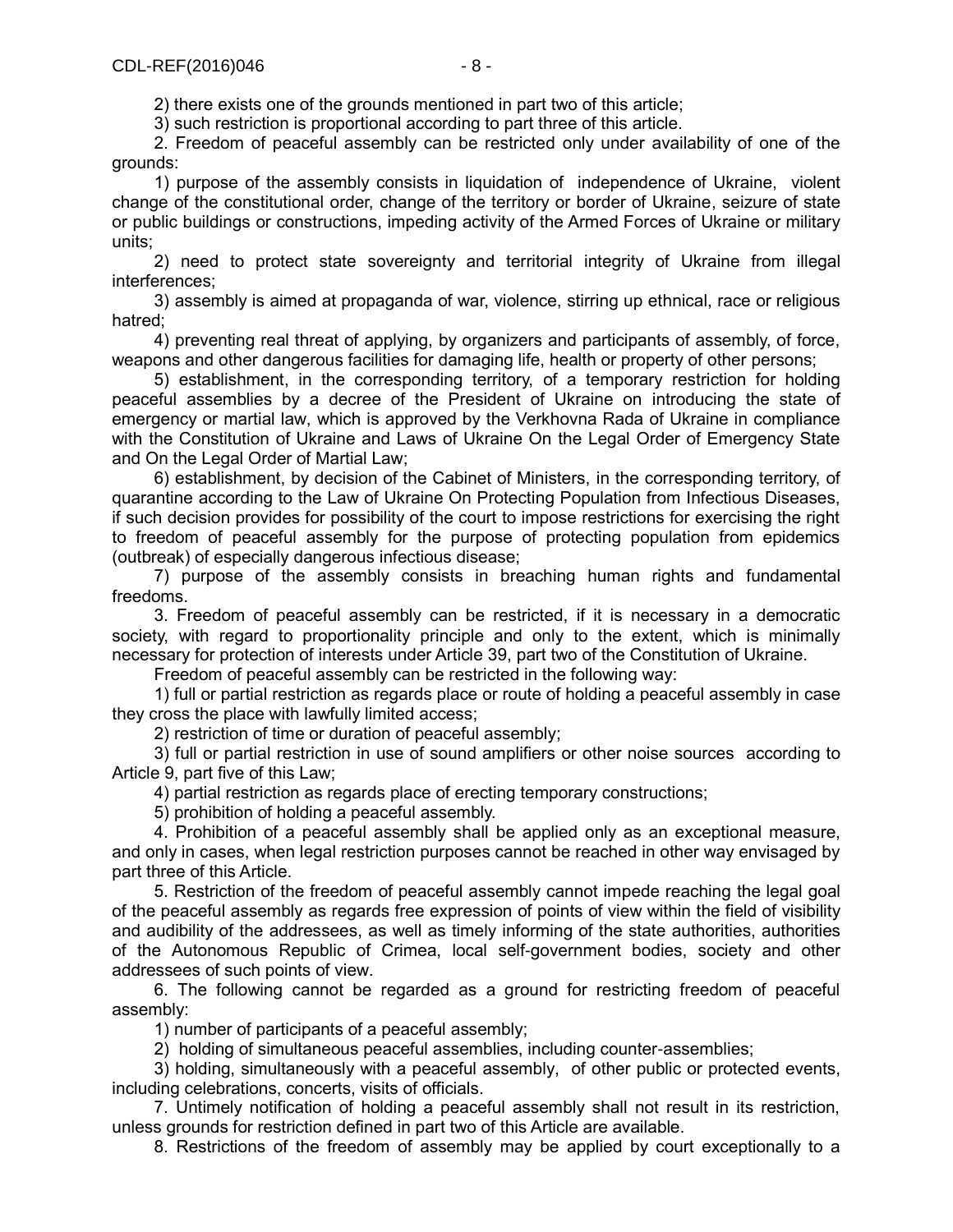specific peaceful assembly.

9. Restrictions of freedom of peaceful assembly or privileges in exercising the freedom shall not be allowed on the ground of race, skin color, political, religious and other beliefs, gender, ethnic and social origin, property status, residence, language etc.

#### **Article 17. Agreeing conditions of holding peaceful assemblies for the purpose of preventing restrictions of freedom of peaceful assembly**

1. If notice of holding a peaceful assembly or other information being at disposal of executive authority or local self-government body, which received such notice, suggests availability of grounds for restricting freedom of peaceful assembly under the Law, such executive authority or local self-government body shall initiate negotiations with organizer of the peaceful assembly for the purpose of changing conditions of holding such an assembly.

2. Negotiations with organizer of the peaceful assembly shall be held with aim of preventing occurrence of circumstances regarded as a ground for restricting the freedom of peaceful assembly. For this purpose, executive authority or local self-government body, which received notice of holding a peaceful assembly, shall have the right to give the organizer recommendations on changing time, place, aim, as well as on erecting tents, stages and other temporary constructions, or other conditions of holding the assembly, which would exclude grounds for restricting the freedom of peaceful assembly.

3. Upon consent or request of organizer of the peaceful assembly, other persons can participate in negotiations, in particular representatives of mass media, National Police and National Guards of Ukraine, as well as other law-enforcement bodies. This decision shall not require filing of a new notice or application on changing or supplementing notice of holding a peaceful assembly, and may, upon wish of one of the parties to the negotiations, be drawn up in writing and registered by the authority participating in the negotiations.

4. Decision on changing time, place and aim, or on erecting tents, stages and other temporary constructions, or other conditions of holding the peaceful assembly may be taken exclusively by organizer of the peaceful assembly.

5. Filing complaint to the court on restricting right to freedom of peaceful assembly shall not impede negotiations regarding change of conditions of holding the peaceful assembly. The negotiations results may be fixed in reconciliation conditions, which shall be communicated to the court.

## **Article 18. Actions of the National Police, National Guards of Ukraine and other lawenforcement bodies in case an assembly ceases to be peaceful**

1. The National Police, National Guards of Ukraine and other law-enforcement bodies, shall, according to their competence, announce assembly's ceasing to be peaceful, if its participants massively apply violence, or through their actions prevent detention of persons applying violence during peaceful assembly, unless violence cannot be otherwise stopped.

- 2. Announcement on assembly's ceasing to be peaceful shall contain information on:
- 1) time provided for leaving the place of assembly for persons, who do not participate in acts of violence;
- 2) the possibility to realize one's right to peaceful assembly in such a way as not to prevent legal actions of employees of the law-enforcement bodies, including by holding a spontaneous assembly.

## **Article 19. Complains against decisions, actions or inactivity violating the right to freedom of peaceful assembly**

1. Complains against decisions, actions or inactivity of state authorities, authorities of the Autonomous Republic of Crimea, local self-government bodies and officials thereof, which violate the right to freedom of assembly, shall be lodged and material and moral damage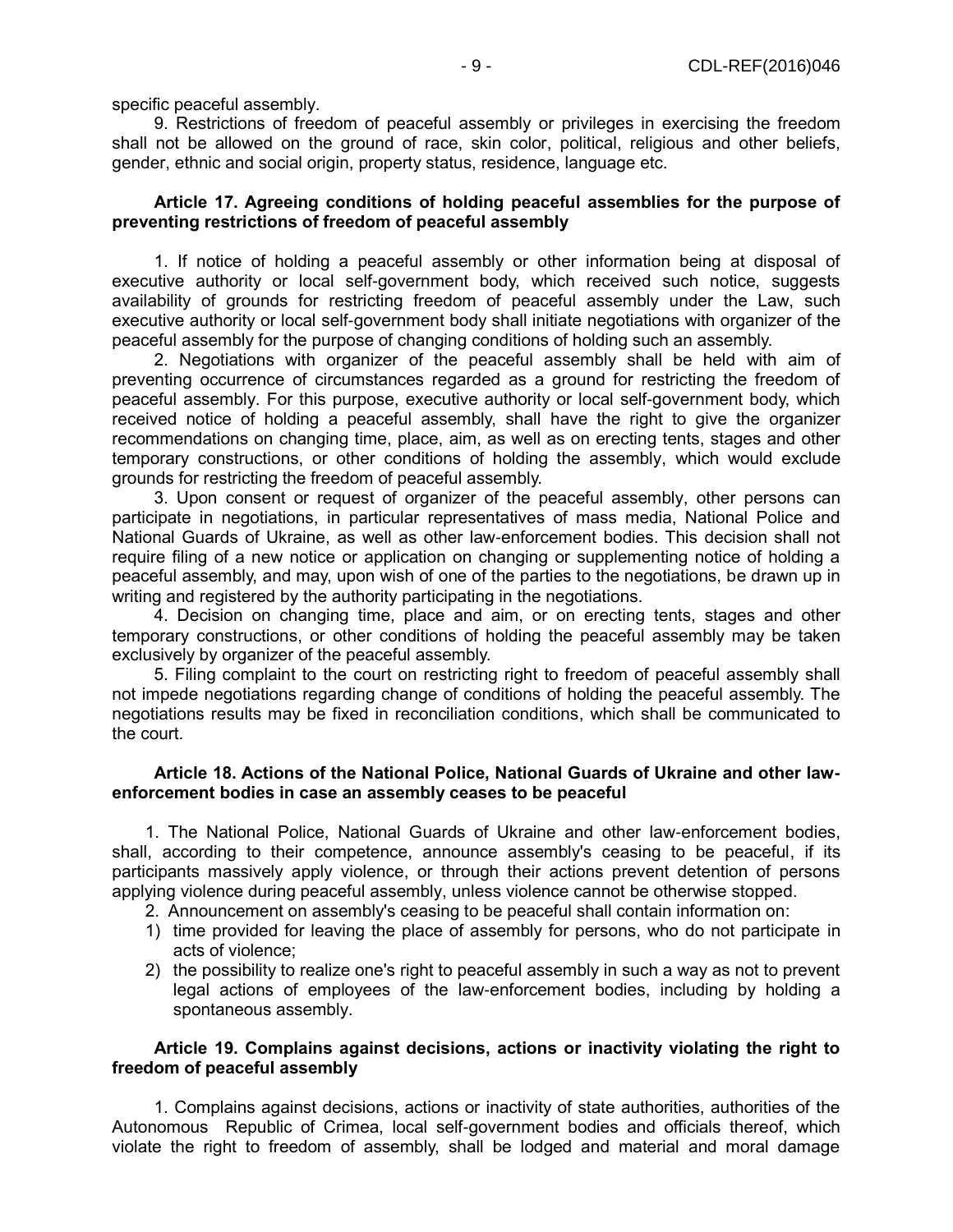inflicted by them shall be reimbursed according to the order established by law.

2. Courts shall ensure consideration of cases on eliminating obstacles, prohibiting interference in the freedom of peaceful assembly, imposing restriction of the right to the freedom of peaceful assembly within the period established by law, including on weekends, holidays and other non-business days.

## **Article 20. Reimbursements**

1. Damages inflicted in connection with holding of a peaceful assembly shall be reimbursable according to the order established by law.

## **Article 21. Liability for breaching the Law**

1. Persons, who are guilty of breaching this Law, shall be liable according to law.

## **Chapter ІV. FINAL AND TRANSITIONAL PROVISIONS**

1. The Law shall enter into force on the day following the publication day.

2. The following legislative acts of Ukraine shall be amended as set forth below:

1) **Code of Administrative Court Proceedings of Ukraine** (Vidomosti Verkhovnoi Rady Ukrainy, 2005, No. 35-36, No. 37, p.446):

a) Article 50, part four, paragraph 4 shall have the following wording:

"4) on imposing restrictions of freedom of peaceful assembly";

b) Article 182 and Article 183 shall have the following wording :

«Article 182. Court proceedings in cases on restricting freedom of peaceful assembly

1. In cases, established by law, executive authority, local self-government body may address a district administrative court in its location with a statement of claim as regards restricting the right to the freedom of peaceful assembly in territory within their competence.

The complainant shall indicate, in the statement of claim, information on holding negotiations with organizer of a peaceful assembly and their results (if held).

The statement of claim must be filed directly by administrative court within twenty four hours after registration of notice of holding a peaceful assembly.

If circumstances determining the need of addressing a court emerge after expiry of this period, statement of claim may be filed not later than twenty four hours from the day of emerging of these circumstances without regard to the beginning of the peaceful assembly.

2. Statement of claim, which has been received after expiry of the period established by part one of this Article or after the end of the peaceful assembly, shall be dismissed by court during a court session.

Statement of claim, which concerns indefinite list of defendants, shall be dismissed by court according to Article 108, part one of this Code.

3. When addressing administrative court with a statement of claim, the complainant shall be obliged to support the statement of claim with a proof of sending, to the defendant (organizer or organizers of the peaceful assembly), copies of the statement of claim and attached documents by a registered letter with receipt, or proof of their personal hand over, as well as a proof of placing a copy of the statement of claim and attached documents on its official web-site (the copy should not contain addresses and telephone numbers of natural persons), if available.

The complainant shall send a copy of statement of claim together with attached documents to defendant's e-mail address, if it is indicated in the notice of holding a peaceful assembly.

4. The court shall inform the parties on commencement of proceedings, as well as date, time and place of considering the case, on the same day. Decision of the court on commencing proceedings shall be placed on the official web-site of the court on the date it has been taken.

5. If the defendant has not received a copy of the statement of claim, it shall have, upon its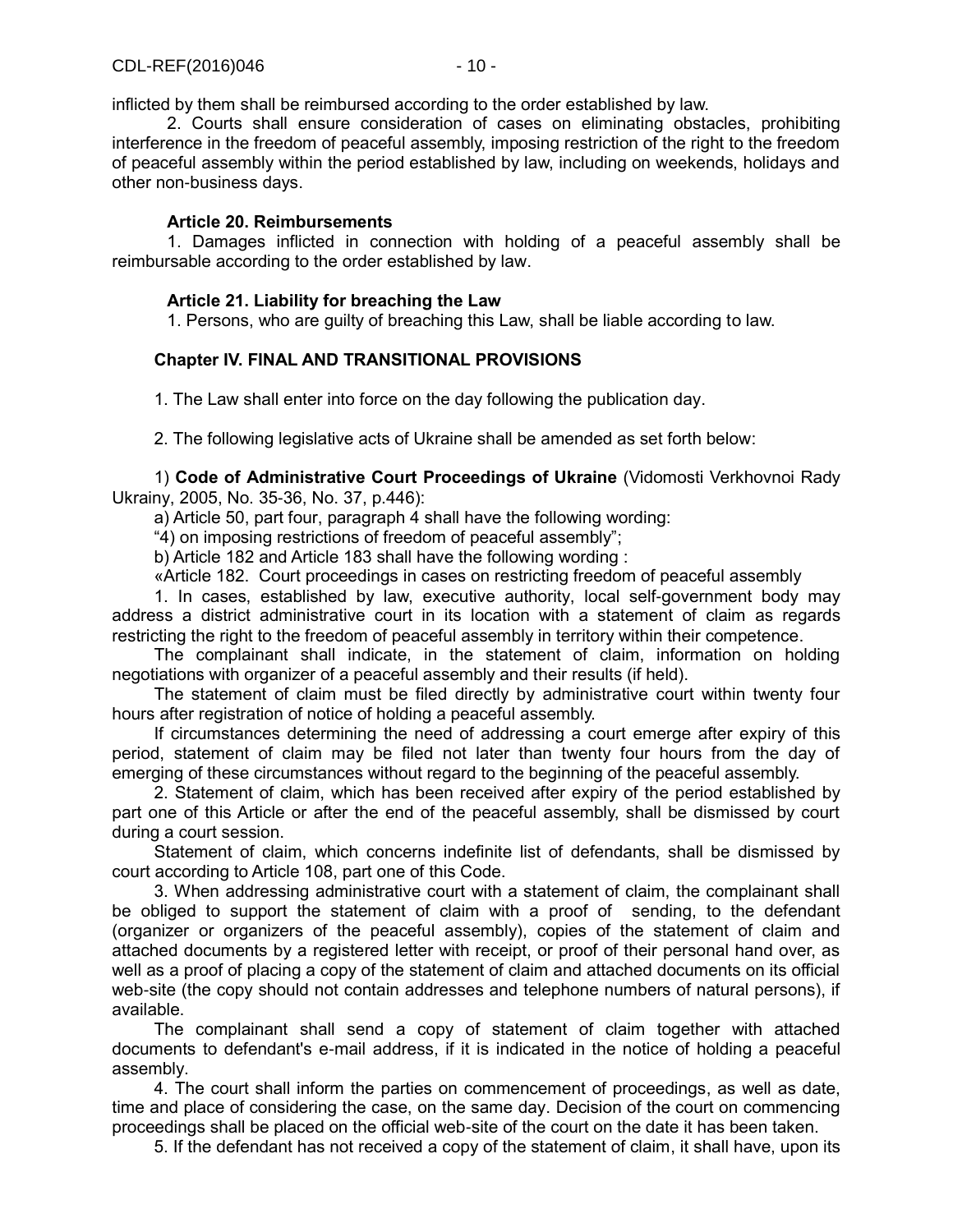request, time, which is necessary for examining the statement and preparing objections.

6. The court shall give judgment on an administrative case concerning restriction of the right to freedom of peaceful assembly within three days after commencement of proceedings, and in case of commencing proceedings in less than three days prior to holding of the corresponding assembly – immediately.

Participation of the complainant or its representative in session of the court is obligatory. The statement of claim shall be dismissed, if complainant or its representatives do not appear at the court session, although duly informed on date, time and place of the case consideration.

Non-appearance of the defendant, who has been duly informed on date, time and place of the case consideration, shall not impede court proceedings.

7. The obligation of proving availability of circumstances, which justify restriction of the right to freedom of peaceful assembly, shall dwell upon the complainant. The complainant must justify the necessity of restricting the right to freedom of peaceful assembly in a democratic society, as well as proportionality of the proposed kind of restriction.

8. In case the parties may reach an agreement on changing conditions of holding the assembly for elimination of grounds for restricting the freedom of peaceful assembly, the court shall give the parties time for reconciliation.

9. If satisfying the claim, the court must justify, in its judgment, the necessity of restricting freedom of peaceful assembly in a democratic society, as well as proportionality of such kind of restriction. If goals of such restriction can be reached through a restriction, which is less burdened for the defender than that proposed by the complainant, the court should use the less burdened restriction.

10. Restrictions of freedom of peaceful assembly shall be imposed only with regard to defendants, who were duly informed on the court session.

11. The judgment shall be read out in full and immediately.

Copies of the judgment shall be immediately handed out to persons participating in the case, or shall be sent to them, if they were absent when the judgment was read out, as well as shall be placed on official web-site of the court on the day of its giving.

12. The judgment may be appealed within twenty four hours after its reading out. Persons, who participated in the case, but were not present at the court session during reading out of the judgment, may file an appeal within twenty four hours after receiving a copy of the judgment.

In case a court decree or decision is appealed, which impedes proceedings in the case, court of primary jurisdiction shall forward the appeal together with the case to the court of appeal not later than the following day after receiving the appeal.

The court of appeal shall consider the appeal within three days after receiving it by the court of appeal, and in case the appeal was received in less than three days prior to holding of the peaceful assembly – immediately.

13. Judgments of the court of primary jurisdiction after their reconsideration on appeal and judgments of the court of appeal taken as a result of considering the appeal, may be appealed to arbitration.

Article 183. Court proceedings in cases on eliminating obstacles and on prohibition of interference in exercising the freedom of peaceful assembly

1. Organizer (organizers) or participants of peaceful assemblies shall have the right to address an administrative court within the place of holding these assemblies with a statement of claim for eliminating obstacles and prohibiting interference in exercising the freedom of peaceful assembly on part of state authorities, authorities of the Autonomous Republic of Crimea, local self-government bodies, as well as their officials.

2. The court shall inform the parties on commencement of proceedings, as well as date, time and place of considering the case, on the same day.

3. The court shall take decision in administrative case on eliminating obstacles and prohibiting interference in exercising the freedom of peaceful assembly within three days after commencement of proceedings, and in case of commencing proceedings in less than three days prior to holding corresponding events – immediately.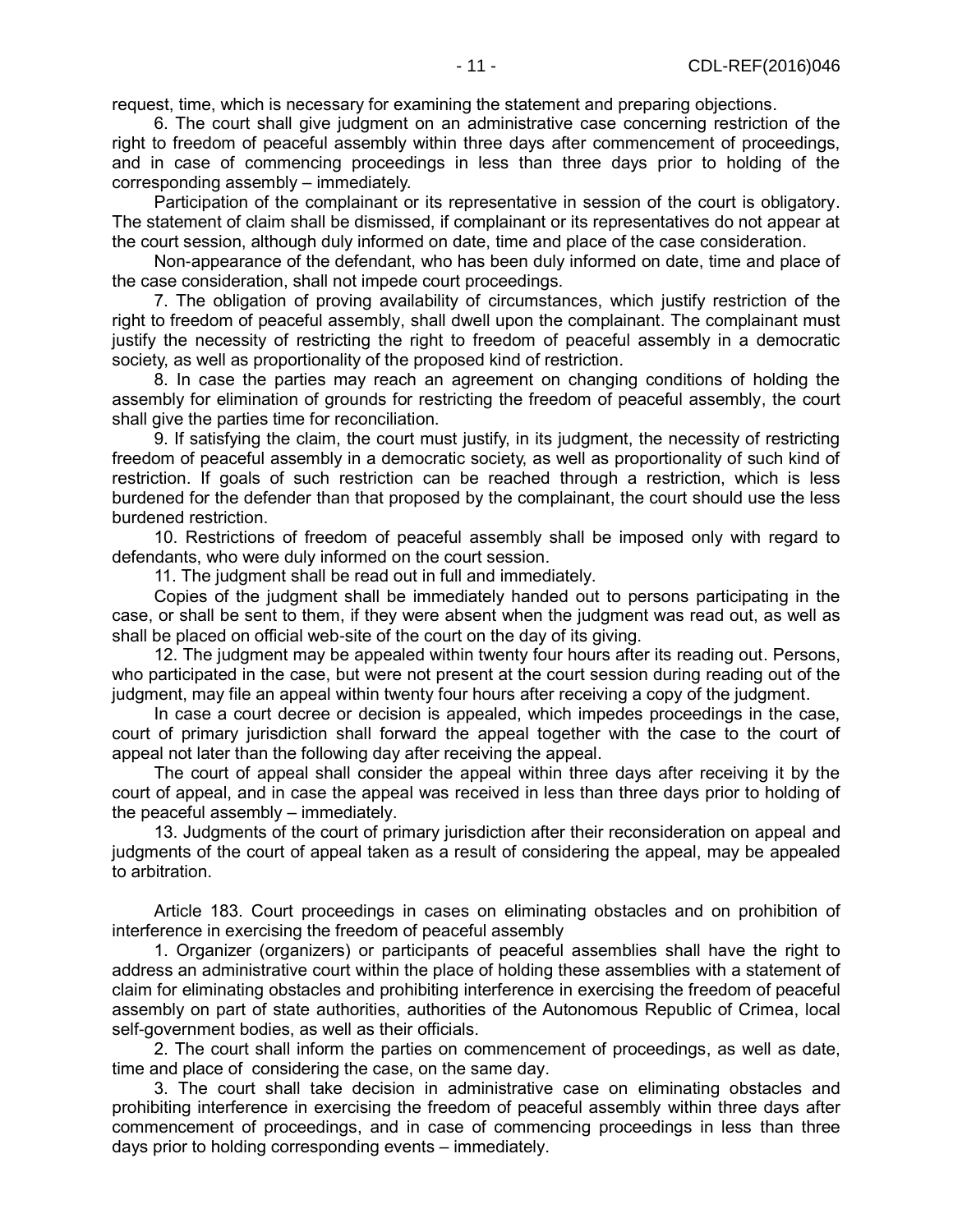4. The judgment shall be read out in full and immediately.

Copies of the judgment shall be immediately handed out to persons participating in the case, or shall be sent to them, if they were absent when the judgment was read out.

5. The judgment may be appealed within twenty four hours after its reading out.

In case a court decree or decision is appealed, which impedes proceedings in the case, court of primary jurisdiction shall forward the appeal together with the case to the court of appeal not later than the following day after receiving the appeal.

The court of appeal shall consider the appeal within three days after receiving it by the court of appeal, and in case the appeal was received in less than three days prior to holding of assembly – immediately.

6. Judgments of the court of primary jurisdiction after their reconsideration on appeal and judgments of the court of appeal taken as a result of considering the appeal, may be appealed to arbitration";

c) Article 256, part one, paragraphs 6 and 7 shall have the following wording:

"6) on establishing restrictions on exercising the freedom of peaceful assembly;

7) on eliminating obstacles and prohibition of interfering in exercising the freedom of peaceful assembly";

2) **Code of Ukraine On Administrative Offences** (Vidomosti Verkhovnoi Rady URSR, 1984, Annex to No. 51, p. 1122):

in Article 185<sup>1</sup>, part one words "Violation of the established order for organizing and holding of assemblies, meetings, street processions and demonstrations" shall be replaced by words "Organizing and holding of peaceful assembly in violation of the judicial prohibition";

in Article 185<sup>1</sup>, part two words "or organizer of assemblies, meeting, street procession, demonstration" shall be excluded;

Article 185 $^2$  shall be excluded;

in Article 255, part one:

in paragraph 1, subparagraph two numerals "181<sup>3</sup> – 185<sup>2</sup>" shall be replaced by numerals  $"181" - 185";$ 

in paragraph 2 numerals "185<sup>1</sup>" shall be excluded;

in Article 262, part two, paragraph 1 words "violation of the order for organizing and holding of assemblies, meetings, street processions and demonstrations" shall be excluded;

in Article 328 words and numerals "by Article  $185<sup>1</sup>$  part two" shall be excluded".

3) **Law of Ukraine On Freedom of Conscience and Religious Organizations** (Vidomosti Verkhovnoi Rady URSR, 1991, No. 25 (18.06.91), p. 283): Article 21, part five shall have the following wording:

"In other cases, public liturgies, church rituals, ceremonies, processions and other peaceful assemblies of religious organizations shall be held according to the general order established by legislation on freedom of peaceful assembly."

4) **Law of Ukraine On Local Self-Government in Ukraine** (Vidomosti Verkhovnoi Rady Ukrainy, 1997, No. 24, p. 170):

Article 38, part one, paragraph "b", subparagraph 3 shall have the following wording:

"3) resolving, according to the law on freedom of peaceful assembly, of issues related to securing holding of peaceful assemblies; resolving, according to law, of issues related to holding of sports, spectacular and other public events; exercising control over securing public order during such events";

5) **Law of Ukraine On Settling Collective Labor Disputes (Conflicts)** (Vidomosti Verkhovnoi Rady Ukrainy, 1998, No. 34, p. 227): Article19, part nine shall be excluded;

6) **Law of Ukraine On the Capital of Ukraine – Hero City of Kyiv** (Vidomosti Verkhovnoi Rady Ukrainy, 1999, No.11, p. 79): Article 22, paragraph 15 shall be excluded;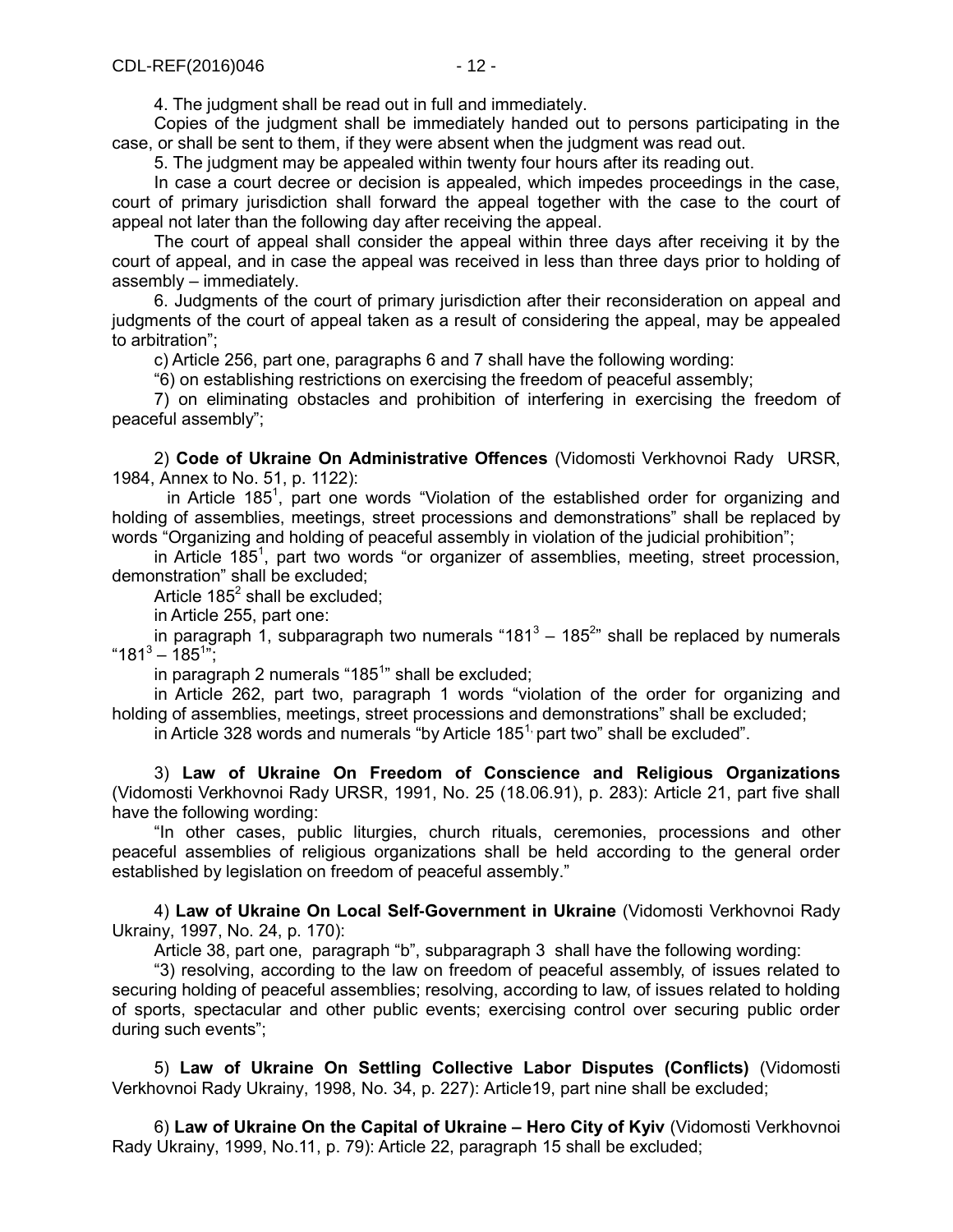7) **Law of Ukraine On Enforcement Proceedings** (Vidomosti Verkhovnoi Rady Ukrainy, 1999, No.24, p.207): Article 29, part three shall be supplemented by the following sentence:

"Enforcement actions concerning restriction of the right to freedom of peaceful assembly shall be admissible at night time, if the assembly began after twenty two o'clock";

8) **Law of Ukraine On Court Fee** (Vidomosti Verkhovnoi Rady Ukrainy, 2012, No.14, p.87): Article 5, part one shall be supplemented by the following paragraph:

"17) parties – in cases on restricting the right to freedom of peaceful assembly, on eliminating obstacles and prohibiting interference in exercising the freedom of peaceful assembly";

9) **Law of Ukraine On the National Police** ( Vidomosti Verkhovnoi Rady, 2015, No. 40- 41, p. 379): Article 43, part two shall be supplemented by words "including during holding of peaceful assembly" after words "address to a large group of people".

3. Decree of Presidium of the Verkhovna Rada of USSR dated July 28, 1988 No. 9306-XI On Organizing and Holding Assemblies, Meetings, Street Processions and Demonstrations in the USSR, shall be canceled in territory of Ukraine.

4. Cabinet of Ministers of Ukraine, within 90 days after publication of the Law, shall:

1) bring its legal acts in compliance with this Law;

2) ensure bringing legal acts of central and local executive authorities in compliance with this Law.

5. Local self-government bodies shall receive recommendations to cancel their legal acts stipulating additional obligations of organizers and participants of assemblies as compared with this Law, or otherwise restricting the freedom of peaceful assembly.

**Chairman of the Verkhovna**

**Volodymyr B. GROYSMAN**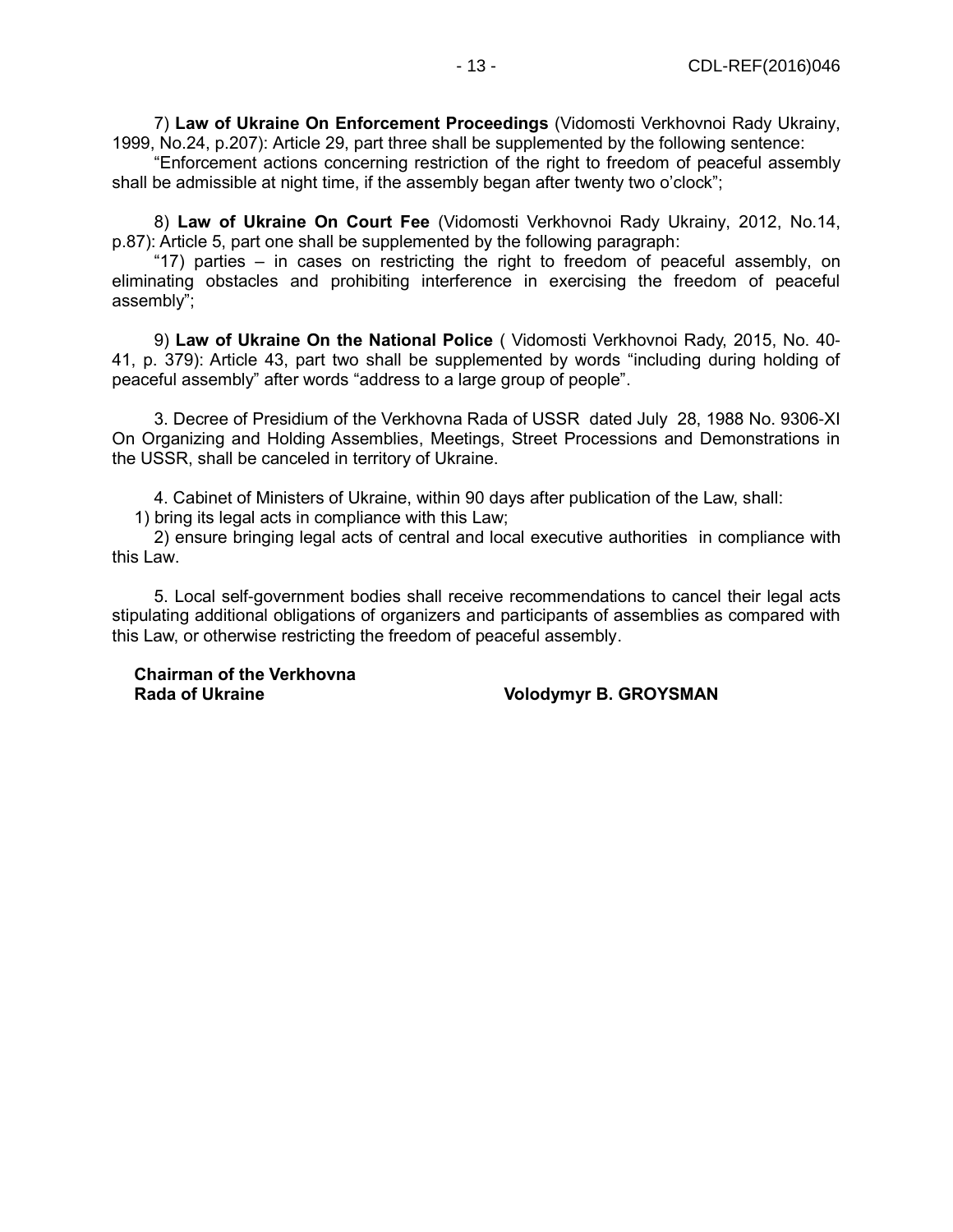The Draft Law n° 3587-1 is introduced by the members of parliament of Ukraine:

Ihor V. Lutsenko Ihor V.Mosiichuk Oleh S. Musii Dmytro Ye. Dobrodomov Bohdan M. Matkivskii Volodymyr Z. Parasiuk Boryslav Yu. Bereza Yaroslav V.Markevych Mustafa M. Nayyem Oksana V. Yurynets

## **LAW OF UKRAINE On Guarantees for Freedom of Peaceful Assembly in Ukraine**

This Law defines legal framework for protecting freedom of assembly as one of the foundations for harmonious existence and development of humanity, as well as an instrument for influencing and changing society through expression of points of view, agitation for certain points of view or opposing other points of view.

## **Chapter I. GENERAL PROVISIONS**

#### **Article 1. Definitions**

1. In this Law the following terms shall have the meaning as set forth below:

1) an assembly shall mean an event held peacefully, without weapons and in any form (or combination of forms), which is not prohibited by law, with aim of expressing point of view on any issue;

2) simultaneous assemblies shall mean assemblies, which are held at the same time and place, or in the immediate vicinity from each other;

3) a counter-assembly shall mean a simultaneous assembly with aim of expressing disagreement with point of view of participants of the other assembly.

#### **Article 2. Scope of the Law**

1. The Law shall apply to any legal relations associated with exercising and protecting freedom of assembly in the territory of Ukraine.

2. The Law shall not apply to legal relations associated with organization and holding of:

1) a general meeting of residents of a village (villages), community or city for resolving local problems according to the Law of Ukraine On Local Self-Government in Ukraine;

2) assemblies (conferences) of residents held according to the Law of Ukraine On Bodies of Self-Organization of Population;

3) assemblies (conferences) of employees according to the Law of Ukraine On Resolving Collective Labour Disputes (Conflicts).

3. Electorate's meetings with members of parliament shall be organized and held according to the order established by special legislation with regard to this Law.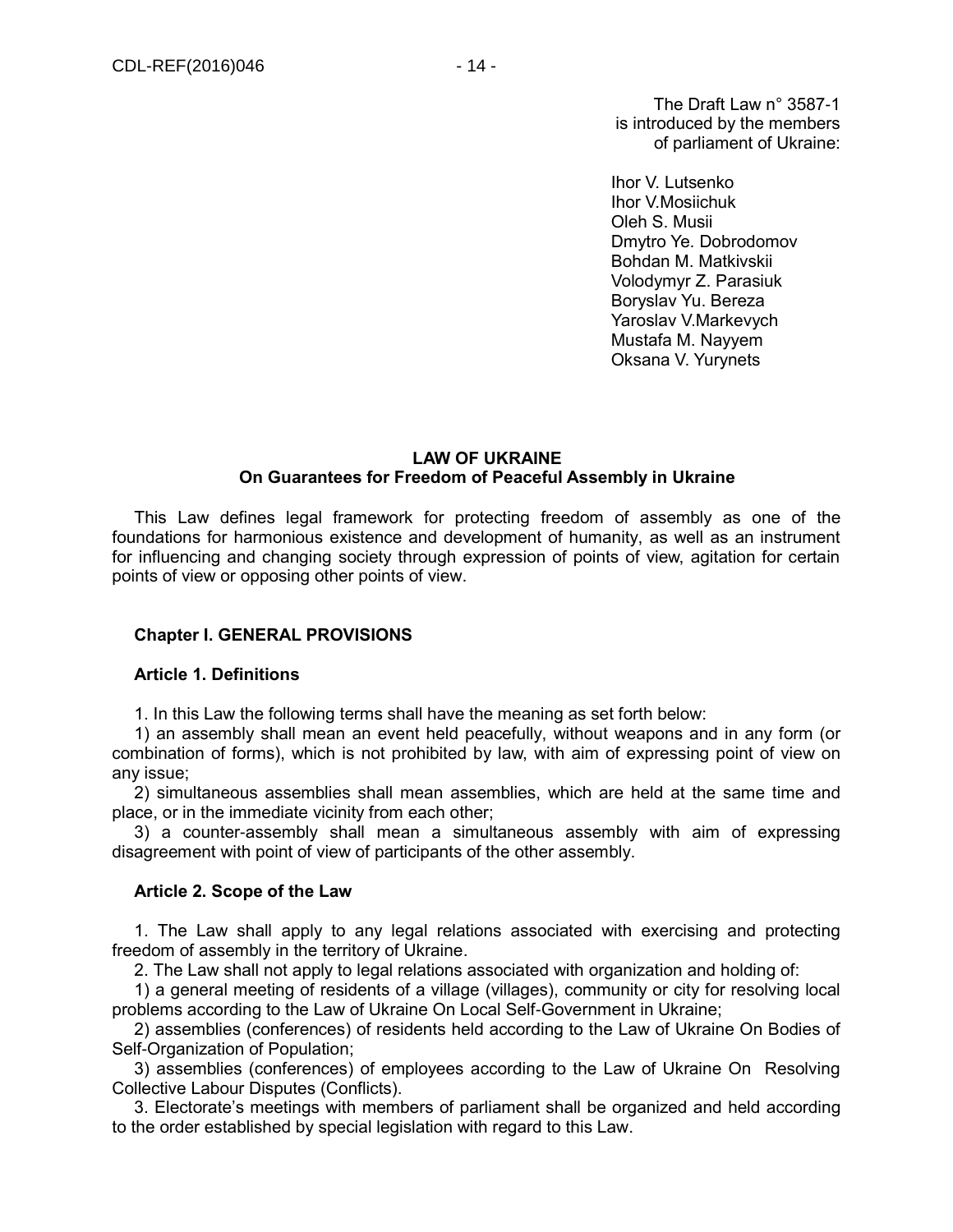#### **Article 3. Legislation of Ukraine on freedom of assembly**

1. Legislation of Ukraine on freedom of assembly shall consist of the Constitution of Ukraine, this Law and other laws of Ukraine regulating relations in the sphere, as well as of the Convention for the Protection of Human Rights and Fundamental Freedoms and other treaties ratified by the Verkhovna Rada.

2. Executive authorities, authorities of the Autonomous Republic of Crimea, local selfgovernment bodies and their officials cannot establish, through their acts, the order, including the places, for exercising the freedom of assembly.

## **Chapter II. PROPER ADMINISTERATION**

#### **Article 4. Organizer of an assembly**

1. An assembly can be organized by a natural person of any age, being a Ukrainian citizen, a foreigner or a stateless person, or a legal person, trade union, political party, religious organization, as well as civic association, irrespective of status of a legal person and state registration or legalization. Legal person, trade union, political party, religious organization, as well as a civic association can organize an assembly regardless of this right being incorporated in their statute. An assembly can be organized by one or more persons.

2. Organizer of an assembly shall not be liable for failure of the National Police or National Guards of Ukraine, as well as other law-enforcement bodies, to secure public order, as well as for actions of assembly participants and third persons.

3. Organizer of an assembly can act directly or through its representatives.

#### **Article 5. Voluntary participation in assemblies**

1. Assemblies shall be organized and held on a voluntary basis. Nobody can be forced to participation or non-participation in assemblies.

2. Assembly organizers and other persons cannot be made liable, charged with penalties or otherwise pressed in connection with their participation or refusal to participate in assembly.

3. Only organizer of an event (or participants of an event, which is organized without an organizer) shall have the right to determine whether the event is a peaceful assembly.

4. Participants of an assembly shall not be liable for actions of other participants of the assembly or third persons.

5. Organizer shall have the right to define participants of an assembly.

#### **Article 6. Notice of holding an assembly**

1. Organizer of an assembly shall notify an executive authority or local self-government body of holding an assembly in case ensuring security of assembly participants is regarded as necessary.

2. Such notice shall have no established form and can be given in writing or orally.

3. Organizer or its representative shall notify executive authority or local self-government body of holding an assembly in person or in one of the possible ways:

a) letter, registered letter, post card;

b) telegram;

c) telephone message;

d) fax;

e) courier;

f) e-mail;

g) or in electronic form on the official web-site of an executive authority or local selfgovernment body;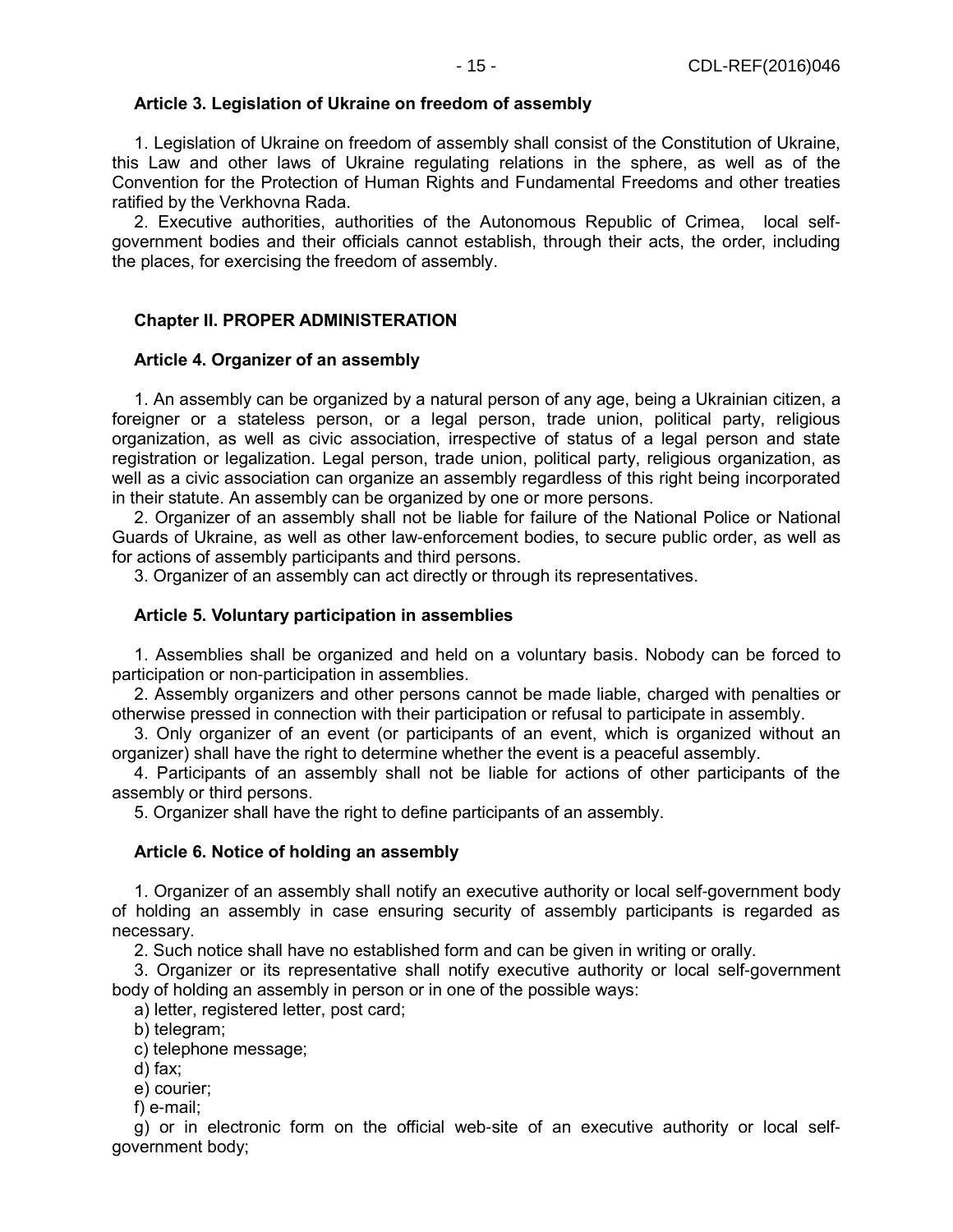h) other way the organizer regards as efficient.

4. Local authorities and local self-government bodies shall organize their work, in particular on weekends, holidays and other non-business days, in such a way as to ensure immediate registration of notices of peaceful assembly. Local authorities and local self-government bodies shall ensure, within the business hours, access to the premises, where notices of assembly are accepted and registered.

5. Local authority or local self-government body shall duly register the notice immediately after receiving, with indication of time of receiving, and shall inform the organizer of the assembly or its representative about registration in any available way.

6. If organizer files the notice personally or through a courier, executive authority or local selfgovernment body shall immediately register such notice and return one copy to the person, who filed it. Such copy must contain indication of time and date of filing the notice, as well as the name, surname and signature of the official, who registered the notice.

7. If the notice is filed to an authority, competence of which is beyond the place of holding the assembly, this authority shall immediately send the notice to the competent authority.

8. Local authorities and local self-government bodies shall have no right to refuse in registering notices of assemblies.

9. Notice of holding an assembly shall be regarded as filed on the day of its receipt by an executive authority or local self-government body.

10. Organizer of an assembly shall have the right to supplement or to amend information in the notice at any time.

## **Chapter III. POSITIVE OBLIGATIONS OF THE STATE WITH REGARD TO FACILITATING AND PROTECTING ASSEMBLIES**

## **Article 7. Positive obligations of executive authorities and local self-government bodies**

1. Notice of holding an assembly or availability of other information on holding of an assembly shall oblige executive authorities or local self-government bodies to take all necessary measures for facilitating assembly (except for cases of judicial prohibition of an assembly) and protecting its participants.

2. Executive authorities, local self-government bodies, state and communal enterprises, as well as institutions and establishments, shall be obliged to secure, free of charge, public order, first medical aid, proper sanitary conditions, cleaning of the territory in place of holding an assembly before, during and after the event.

3. Executive authority or local self-government body can contact organizer of an assembly with a suggestion of reducing the level of noise in the place of holding the assembly.

4. Executive authority or local self-government body shall be obliged:

a) to be impartial as regards assemblies and to avoid assessing expedience of holding an assembly;

b) to provide equal possibilities for all parties in case of simultaneous assemblies, including counter-assemblies;

c) not to allow prohibition or restriction of freedom in choosing form, place, time or route of an assembly, except for a court decision.

## **Article 8. Positive obligations of the National Police, National Guards of Ukraine and other law-enforcement bodies**

 1. The National Police, the National Guards of Ukraine and other law-enforcement bodies, within their competence:

 1) shall organize their work for independent search of information on holding assemblies, including in Internet;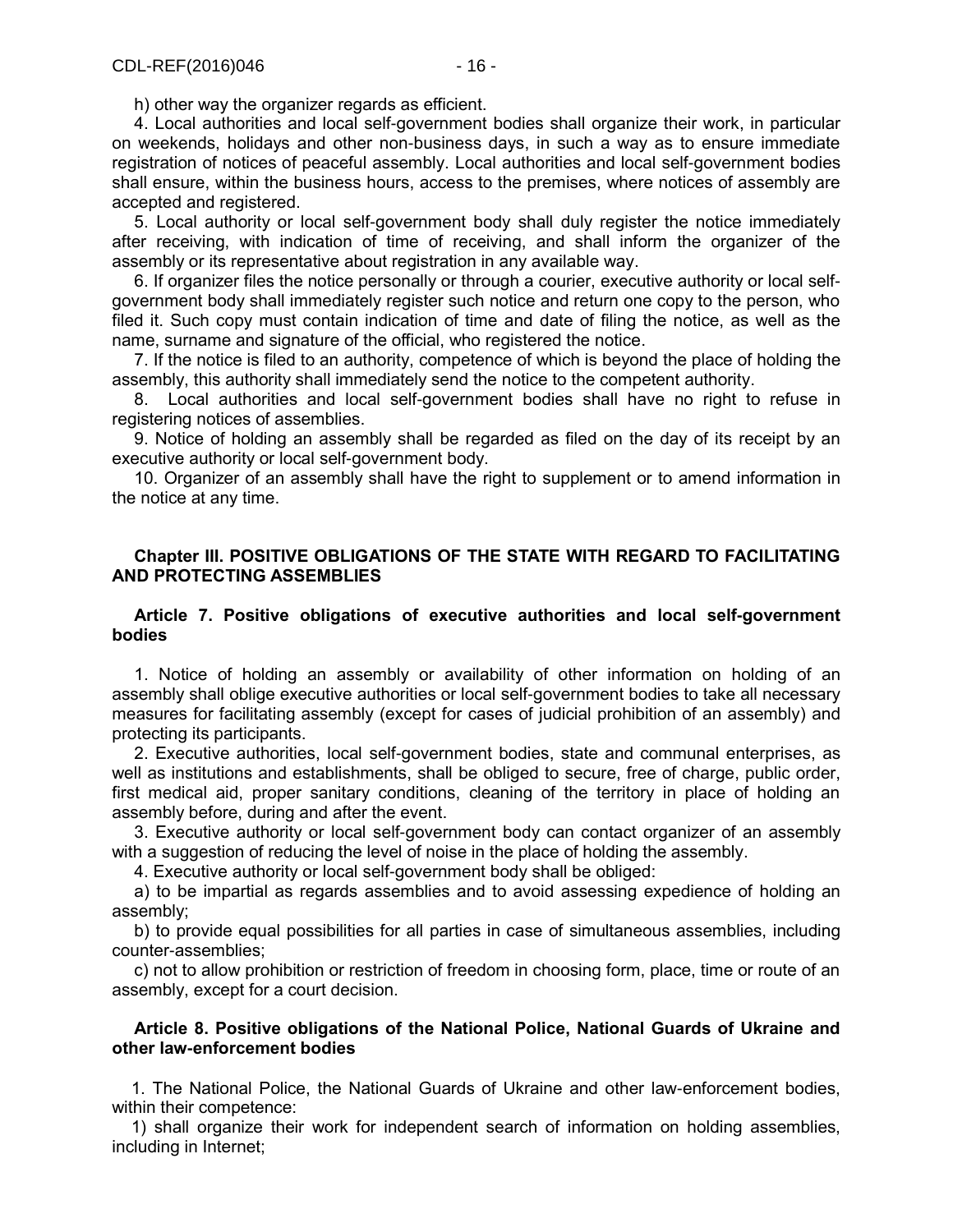2) shall organize their work, in particular on weekends, holidays and other non-business days, in such a way as to ensure round-the-clock and immediate registration of notices of holding assemblies, as well as handing out of written confirmation to the persons, who notified of holding an assembly;

 3) shall inform executive authority or local self-government body, immediately after receiving notice of holding an assembly;

 4) in case of receiving a notice of an assembly held on a driveway, shall ensure possibilities for participants of an assembly to move alone the driveway according to the route, which has been indicated by the organizer of the assembly;

 5) in case of holding an assembly on a driveway, shall ensure security of participants of the assembly, as well as participants of road traffic;

 6) in case of a lacking notice of holding an assembly, shall facilitate holding of assembly and ensure security of participants of the peaceful assembly from the moment of receiving, in any way, of information on holding the assembly;

 7) at request of organizer (or its representative) of one of simultaneous assemblies (including counter-assemblies), or in case of need, shall ensure bringing participants of assemblies to a safe distance from each other in such a way as not to restrict the parties in the right of holding simultaneous assemblies or counter-assemblies;

8) in case of a counter-assembly, shall ensure security of organizers and participants of all assemblies and facilitate exercising freedom of assembly;

9) shall facilitate activity of journalists, representatives of mass media, as well as independent observers, during the assemblies.

#### **Article 9. Powers of the National Police, National Guards of Ukraine and other lawenforcement bodies**

 1. The National Police and National Guards of Ukraine, as well as other law-enforcement bodies, according to their competence:

 1) shall determine a representative or representatives, and a person authorized to interact with organizer (organizers) of assembly, as well as those responsible for securing freedom of assembly during holding of event, and shall notify the organizer (organizers) of the assembly;

2) shall have no right to restrict the freedom of assembly, including to suspend or demand suspending of the assembly, disperse or segment the assembly or impede its holding in any other way;

3) in case of offences during assembly, shall call for (excluding the necessity of repulsing an attack on people and freeing hostages) stopping offences through loudspeakers, sound intensifiers, and in each case, desirably, in native language of such persons and Ukrainian language, repeating the call at least three times and providing enough time for a proper response;

4) in case of a crime during assembly, shall be obliged to localize and stop it, as well as detain the offender, without suspending or impeding the assembly;

5) in case their employees use force or apply means of enforcement during assembly, shall publicly explain within a week circumstances and grounds for such actions.

2. Lacking notice of holding an assembly shall not be regarded as a ground for intervention of representatives of the National Police, National Guards of Ukraine and other law-enforcement bodies in freedom of assembly, as well as for preventing an assembly.

3. Officials of the National Police, National Guards of Ukraine and other law-enforcement bodies cannot prevent participants of an assembly from expressing, in any way, their point of view, unless such way of expressing contradicts the law.

4. Employees of the National Police, National Guards of Ukraine and other law-enforcement bodies (including chiefs of the bodies and divisions, operations staffs and members of the documenting groups), which are present at assemblies due to their professional activity, shall be obliged to wear uniform with a badge allowing to identify the employee, or her/his rank, position and the body she/he belongs to. Badge numbers should be also indicated on helmets of the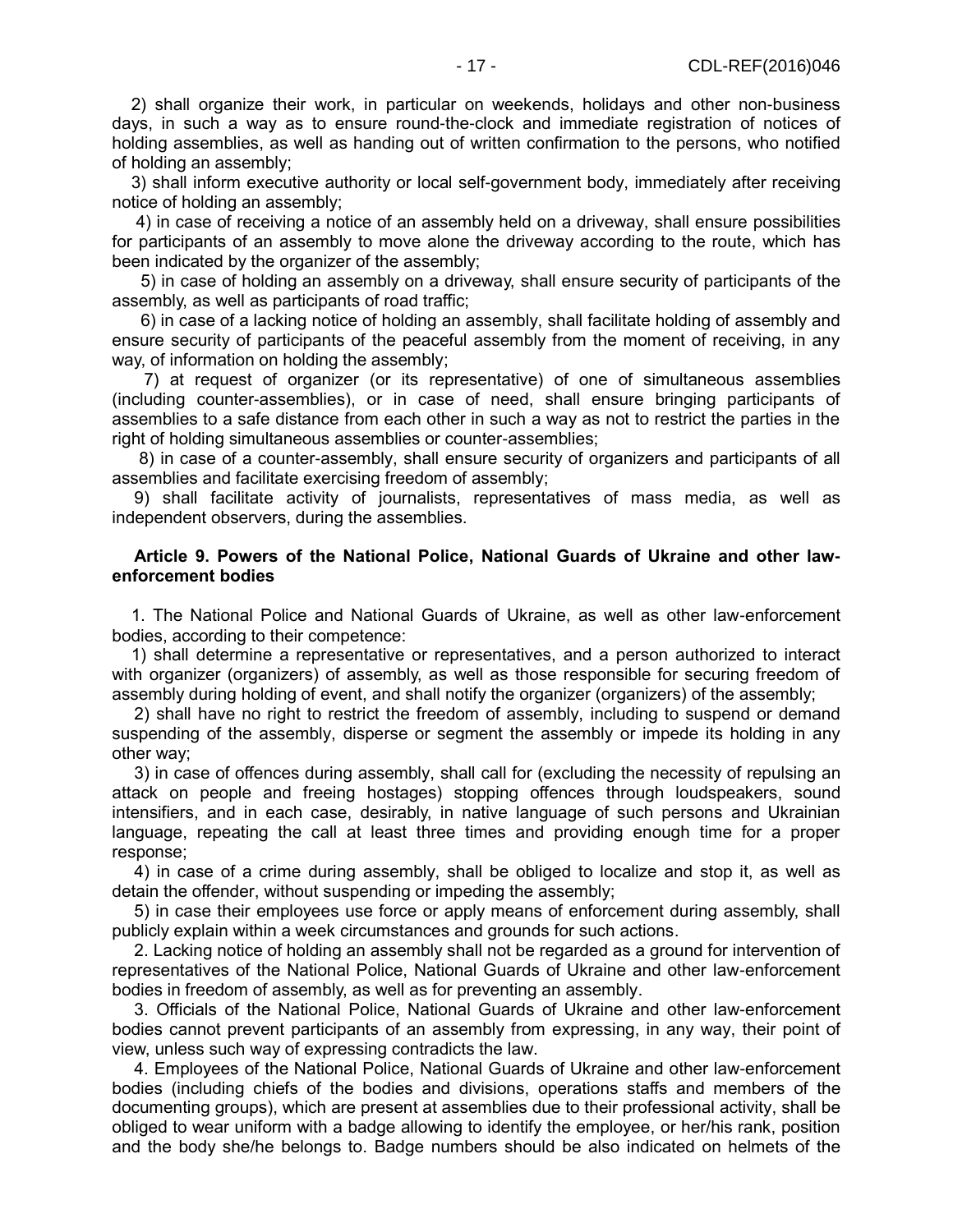corresponding employees of the National Police, National Guards of Ukraine and other lawenforcement bodies, who are present at the assemblies. Employees of the National Police, National Guards of Ukraine and other law-enforcement bodies, who are present at assemblies, are prohibited from hiding their face under helmets, which have no corresponding numbers on them. Employees of the National Police, National Guards of Ukraine and other law-enforcement bodies shall be prohibited from impeding other persons, in any way, in reading information from badges or helmets.

5. Representatives of the Defense Ministry of Ukraine, students of specialized educational institutions under the Ministry of Internal Affairs of Ukraine and Defense Ministry of Ukraine, military units within the local self-government bodies, private safeguard companies and illegal military or armed units shall be prohibited from participation in securing public order during assemblies.

## **Chapter IV. MONITORING AND MEDIATION**

## **Article 10. Independent assembly monitoring**

1. Independent assembly monitoring constitutes an instrument for supporting and protecting human rights, preventing conflict situations and improving social stability.

2. Monitoring can be applied to all aspects of an assembly, in particular actions of the National Police, National Guards of Ukraine and other law-enforcement bodies, state executive service, communal service, executive authorities and local self-government bodies, assembly participants and third persons.

3. Independent monitoring shall be exercised by observers (representatives of civic associations and other persons) on a voluntary basis. Independent assembly monitoring can also be exercised by employees of the Secretariat of the Ukrainian Parliament Commissioner (Ombudsman) for Human Rights, as well as representatives of intergovernmental organizations.

4. Observers shall not represent assembly organizer and its participants, shall be impartial and shall refrain from active participation in actions of the assembly participants.

5. Observers can be involved in mediation on initiative of any party.

6. Observers shall have free access to any territory. They can freely move through borders of the National Police, National Guards of Ukraine and other law-enforcement bodies, as well as other barrages.

7. Attacking an observer or impeding his/her activity shall be regarded as the same actions against law-enforcement officers.

8. Monitoring reports shall be subject to obligatory consideration by authorities and institutions they are addressed to. If a monitoring report contains recommendations, such recommendations should be taken into account as regards future activity of the corresponding authority or institution.

#### **Article 11. Right to free receipt and dissemination of information on holding an assembly**

1. Any person shall have the right to freely collect, store, use and disseminate in any way information regarding assemblies, in particular information on actions of officials of state authorities, including law-enforcement bodies, authorities of the Autonomous Republic of Crimea, local self-government bodies before, during and after the assembly.

2. Journalists, representatives of mass media, civic associations, independent observers and other persons shall have the right to freely film, photograph and record peaceful assembly, its organizers and participants, third persons, officials of state authorities, including lawenforcement bodies, authorities of the Autonomous Republic of Crimea, local self-government bodies.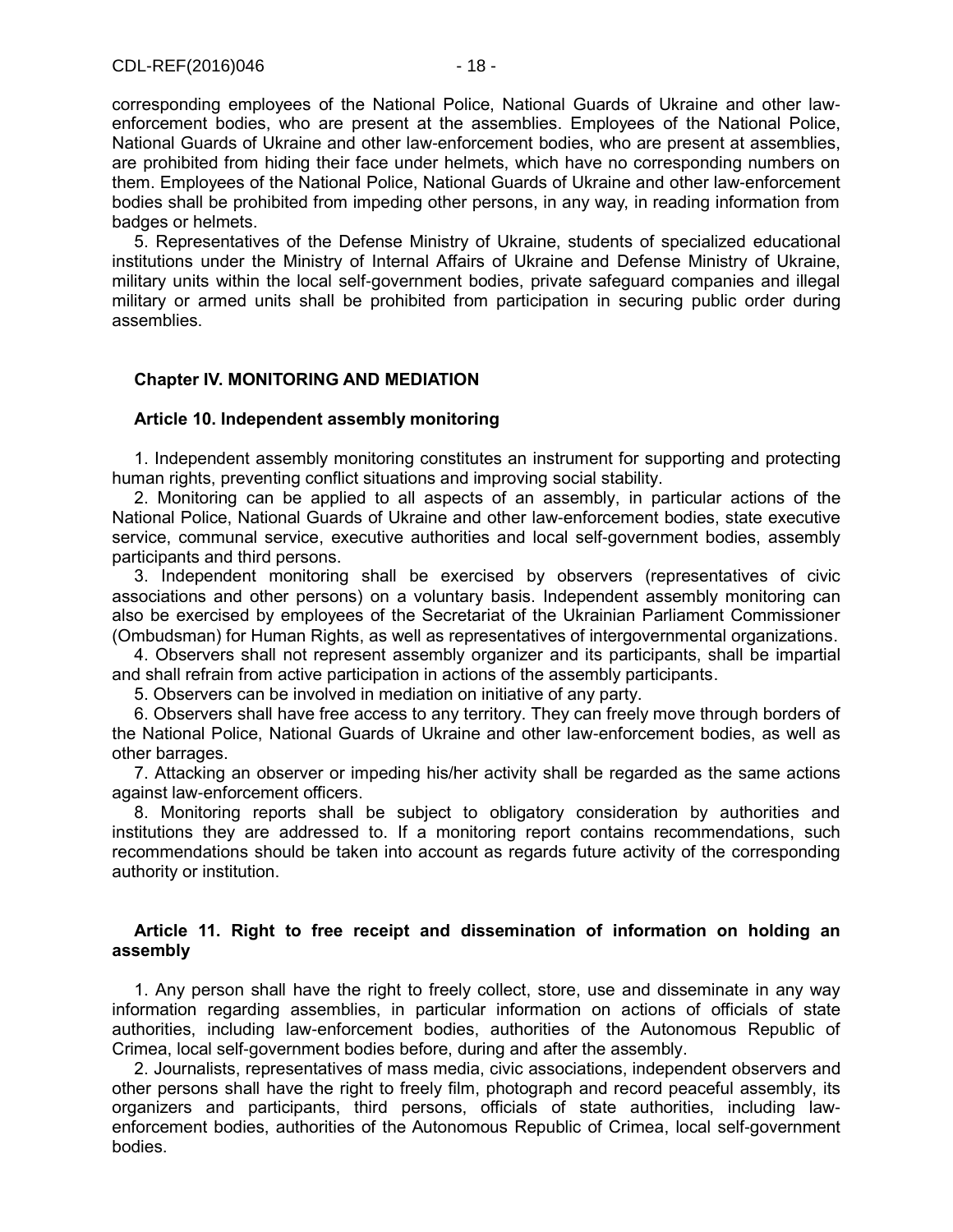3. Any person shall have the right to freely familiarize himself/herself with notices of holding an assembly, complaints as regards restricting freedom of assembly, mediation protocols, except for information containing personal data.

#### **Article 12. Mediation for preventing restriction of freedom of assembly**

1. If notice of holding an assembly suggests availability of grounds for restricting freedom of assembly under the Law, executive authority or local self-government body, which can be an appropriate complainant in case of imposing restrictions on this assembly, shall immediately, before filing complaint to the court on restricting freedom of assembly, initiate mediation (negotiations) with organizer of the assembly.

2. Mediation is aimed at preventing occurrence of circumstances regarded as a ground for restricting freedom of assembly. For this purpose, executive authority or local self-government body shall have the right to give the organizer recommendations on changing time and place, erecting tents, stages and other temporary constructions, or other conditions of holding the assembly, which would exclude grounds for restricting freedom of assembly.

3. Upon consent or request of organizer of the assembly, other persons can participate in negotiations, in particular independent observers, and representatives of mass media, civic associations, trade unions, political parties, religious organizations, National Police and National Guards of Ukraine, as well as other law-enforcement bodies.

4. Decision on changing time and place, erecting tents, stages and other temporary constructions, or other conditions of holding the assembly can be taken exclusively by organizer of the assembly.

5. Filing complaint to the court on restricting freedom of assembly shall not impede negotiations regarding change of conditions of holding the assembly.

6. Negotiation results shall be fixed in a mediation protocol, which can be signed by organizer of the assembly. In case complaint on restricting freedom of assembly has been filed to court, the complainant shall be obliged to provide a copy of the protocol to the court.

## **Article 13. Mediation during assembly**

1. For securing public order and safety of assembly participants, executive authority or local self-government body may suggest to organizer of an assembly coordination of actions during the assembly.

2. Executive authority or local self-government body may appoint an authorized person (persons) for providing support to organizer in holding the assembly. Appointment of an authorized person (persons) shall be brought by executive authority or body of local selfgovernment to notice of organizer prior to beginning of the assembly.

3. Independent observers shall also have the right to participate in mediation.

## **Article 14. Mediation for resolving issues of the assembly**

1. State authority, authority of the Autonomous Republic of Crimea, local self-government body, which bear responsibility in the sphere of issues, for settling of which the assembly is held, shall be obliged, after receiving information on holding such an assembly, to take immediate measures for establishing interaction with organizer of the assembly and/or its representatives. Interaction can be exercised in the form of meetings, councils, negotiations, round tables, other measures aimed at joint search for ways of settling the raised issues. Organizers shall not be obliged to interact with the addressing authority.

2. During assembly, a corresponding state authority, authority of the Autonomous Republic of Crimea, local self-government body shall be obliged to send its representative to the place of holding the assembly, who will be authorized to negotiate with organizer of assembly and/or its representatives for the purpose of searching for ways of settling the problems, which have been raised.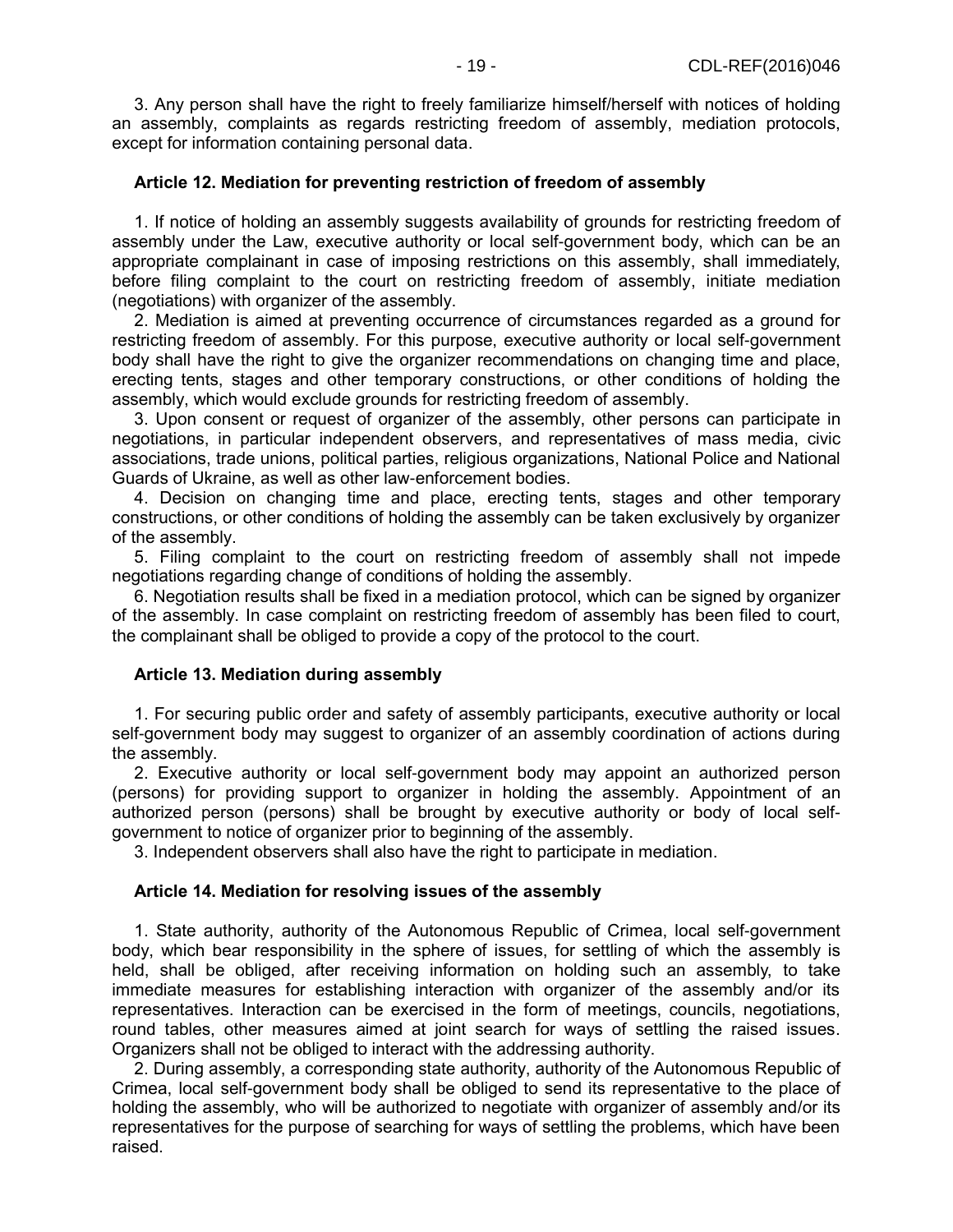3. If a corresponding state authority, authority of the Autonomous Republic of Crimea, local self-government body receives, during an assembly, resolutions, demands and other applications, it shall ensure their consideration, including with participation of organizer of the assembly and/or its representatives. Results of the consideration shall be communicated to organizer of the assembly within five days, if the issue raised does not require additional examination, or within ten days, if additional examination is required.

## **Chapter V. LEGALITY AND PROPORTIONALITY OF RESTRICTIONS**

## **Article 15. Restricting freedom of assembly**

1. Freedom of assembly shall be restricted only by court and only under the whole scope of such conditions:

1) the restriction complies with Article 39, paragraph two of the Constitution of Ukraine;

2) there exists one of the grounds mentioned in paragraph three of this article;

3) such restriction is necessary in a democratic society.

2. Freedom of assembly can be restricted with regard to proportionality principle only to the extent, which is minimally necessary for protection of interests under Article 39, paragraph two of the Constitution of Ukraine.

3. Freedom of assembly can be restricted only under availability of one of the grounds:

1) establishment, in the corresponding territory, of a temporary restriction for holding assemblies by a decree of the President of Ukraine on introducing the state of emergency or martial law, which is approved by the Verkhovna Rada of Ukraine in compliance with the Constitution of Ukraine and Laws of Ukraine On the Legal Order of Emergency State and On the Martial Law Legal Order;

2) purpose of the assembly consists in liquidation of independence of Ukraine, reduction of its territory or narrowing of the state border of Ukraine;

3) need to protect state sovereignty and territorial integrity of Ukraine from illegal interferences;

4) purpose of the assembly consists in breaching human rights and fundamental freedoms established by the Convention for the Protection of Human Rights and Fundamental Freedoms.

5. Freedom of assembly can be restricted in the following way:

1) restriction of time or duration of assembly;

2) restriction of place of holding in case it crosses the place with lawfully limited access;

3) partial restriction in use of sound amplifiers or other noise sources;

4) partial restriction in place of erecting temporary constructions.

Prohibition of an assembly shall be applied only as an exceptional measure, and only in cases, when legal restriction purposes cannot be reached in other way envisaged by the paragraph.

6. Restrictions of the freedom of assembly shall be applied exceptionally to a specific assembly.

## **Article 16. Guarantees concerning restrictions**

1. Restriction of the freedom of assembly cannot impede reaching the legal goal of the assembly as regards free expression of views within the field of visibility and audibility of the addressees, provided state authorities, authorities of the Autonomous Republic of Crimea, local self-government bodies, society and other addressees are timely informed of such points of view.

2. The following cannot be regarded as a ground for restricting freedom of assembly:

1) time of holding the assembly;

2) duration of assembly;

3) number of participants of assembly;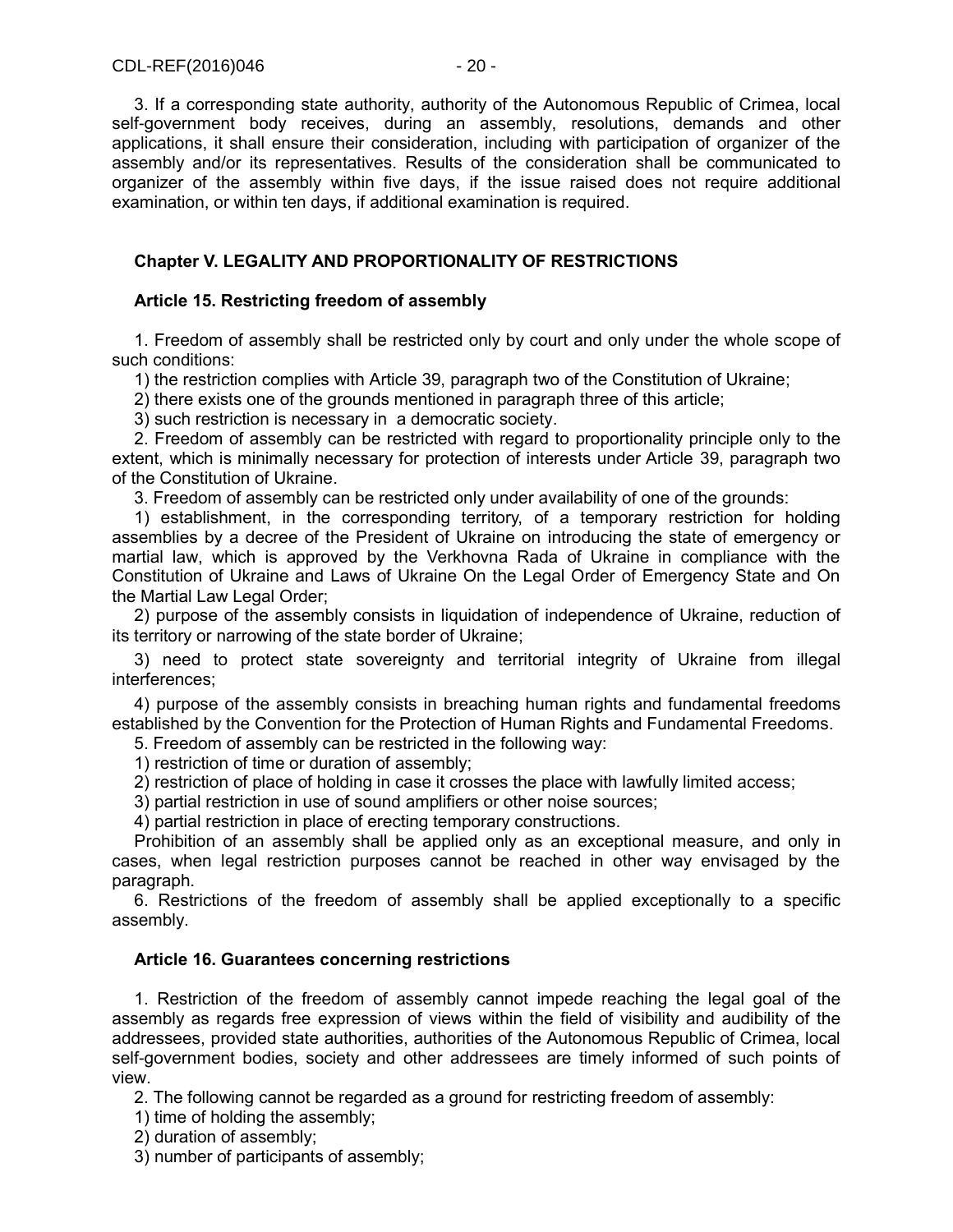4) lacking or untimely notice of holding an assembly;

5) holding of a simultaneous assembly, including a counter-assembly;

6) holding, simultaneously with an assembly, of public and protected events, including celebrations, concerts, festivals, national, local and state holidays, visits of officials of Ukraine and other states, as well as other public, solemn and state events;

7) discussing, during an assembly, resignation of any officials, legal change of power, constitutional order, administrative system or territorial integrity; calling for national or local referenda, early elections to any state authority or local self-government body, or for boycotting referenda or elections;

8) temporary blocking of streets and roads or limiting movement of other persons or vehicles for the time of holding an assembly;

9) assertions concerning failure of the National Police and National Guards of Ukraine, as well as other law-enforcement bodies, to secure public order during assembly;

10) protection of reputation in case, when restriction is applied for protecting state, public servants or legal persons from public opinion or critics.

3. Restrictions of freedom of assembly or privileges in exercising the freedom shall not be allowed on the ground of race, skin color, political, religious and other beliefs, gender, ethnic and social origin, property status, residence, language etc.

4. Executive authorities and local self-government bodies shall have no right to restrict freedom of choosing form, place, time and route of an assembly.

#### **Article 17. Logistic support of assemblies**

1. State authorities, authorities of the Autonomous Republic of Crimea, local self-government bodies shall be prohibited from financing and providing logistic support to assemblies at the expense of the state or local budgets, except for actions related to implementation of the Law.

2. During assembly, the participants shall have the right to erect, without a special authorization, tents, stages and other temporary constructions in place or along the route of holding the assembly, as well as to use sound amplifiers and other equipment, vehicles and machinery.

#### **Article 18. Appeals against decisions, actions or inactivity violating the freedom of assembly**

1. Decisions, actions or inactivity of state authorities, authorities of the Autonomous Republic of Crimea, local self-government bodies, as well as of their officials, can be appealed according to the order established by law.

#### **Article 19. Reimbursements**

1. Damages inflicted in connection with holding of an assembly shall be reimbursable according to the procedure established by law.

2. Participants of peaceful assemblies shall have the right to be protected from opponents of the peaceful assembly, as well as to receive reimbursement of material and moral damage inflicted to them during peaceful assembly according to the Civil Code of Ukraine and this Law.

3. Executive authorities, including the National Police and National Guards of Ukraine, and other law-enforcement bodies, shall be liable for material and moral damage inflicted to the organizer, participants of the assembly and/or other persons as a result of non-attendance or improper attendance by employees or officials of these authorities of their duties.

4. If organizer of an assembly notifies of holding an assembly, executive authorities or local self-government bodies shall be liable for material and moral damage inflicted to the organizer, participants of the assembly and/or other persons as a result of non-attendance or improper attendance by executive authorities or local self-government bodies of their duties as regards facilitating the assemblies.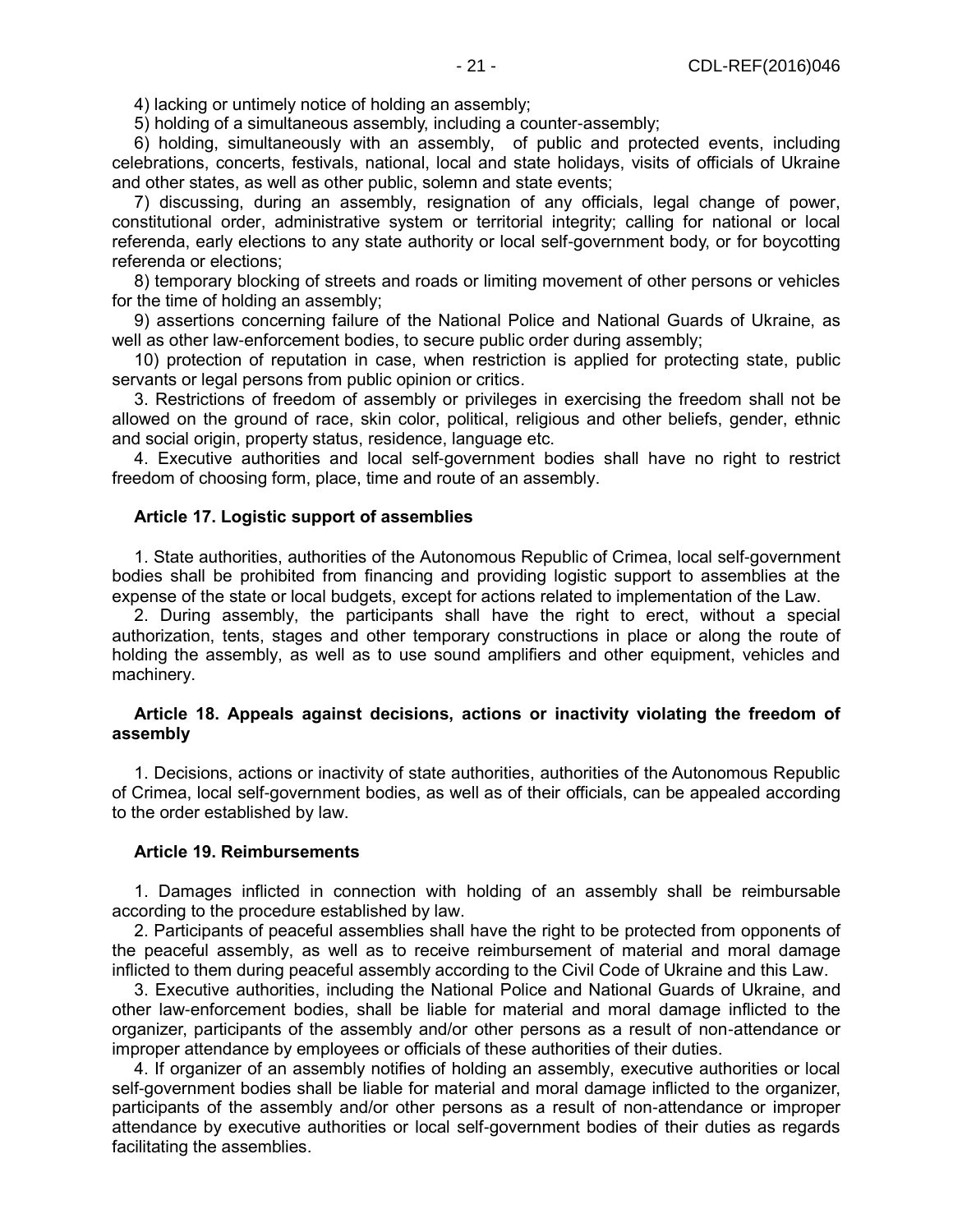#### **Article 20. Liability for breaching the Law**

1. Persons guilty of refusing registration of a notice or impeding filing and registering a notice shall be legally liable according to law.

2. Officials of the National Police and National Guards of Ukraine, as well as other lawenforcement bodies, who are guilty of impeding assemblies, including suspending, dispersing, segmenting and disseminating assemblies with use of force, shall be criminally liable according to law.

3. Officials of the National Police and National Guards of Ukraine, as well as other lawenforcement bodies, who are guilty of inactivity, or securing insufficient protection for assembly from provokers or other simultaneous assemblies (including counter-assembly), if such actions resulted in bodily injuries or damages to property of participants of the assembly or disruption of the assembly, shall be criminally liable according to law.

## **Chapter V. FINAL AND TRANSITIONAL PROVISIONS**

І. The Law shall enter into force on the day following the publication day.

ІІ. The following legislative acts of Ukraine shall be amended as set forth below:

1. **Code of Administrative Court Proceedings of Ukraine** (Vidomosti Verkhovnoi Rady Ukrainy, 2005, No. 35-36, No. 37, p.446):

1) Article 50, paragraph 4, subparagraph 4 shall have the following wording:

"4) on imposing restrictions of freedom of assembly ";

2) Article 182 shall have the following wording:

«Article 182. Court proceedings in cases on restricting freedom of assembly

1. Executive authority, local self-government body of a city, community or village can address a district administrative court in its location with a statement of claim as regards restricting freedom of assembly in territory within their competence. The statement of claim should be filed within one business day after receiving notice of holding an assembly.

Statement of claim, which was received after expiry of the period established by part one of this article, shall be dismissed by court during court session.

III. Statement of claim, which was received on the day of holding an assembly or even later, shall be dismissed by court during court session.

I. When addressing administrative court with a statement of claim, the complainant shall be obliged to support the statement of claim with a proof of sending, to the defendant (organizer or organizers of the assembly), copies of the statement of claim and attached documents by a registered letter with receipt, or proof of their personal hand over, as well as a proof of placing a copy of the statement of claim and attached documents on its official web-site (the copy should not contain personal data), if available.

The complainant shall send a copy of statement of claim together with attached documents to defendant's e-mail address, if it is indicated in notice of holding an assembly. If e-mail address is not indicated and the defendant resides (or stays) within the complainant's community, a copy of the statement of claim shall be personally handed over to the defendant together with attached documents.

5. The court shall immediately inform the parties and corresponding administrative court of appeal on commencement of proceedings, as well as date, time and place of considering the case. Decision of the court on commencing proceedings shall be placed on the official web-site of the court on the date it has been taken.

6. If the defendant has not received a copy of the statement of claim, it shall have time, which is necessary for examining the statement and preparing objections.

7. The court shall give judgment on an administrative case concerning restriction of freedom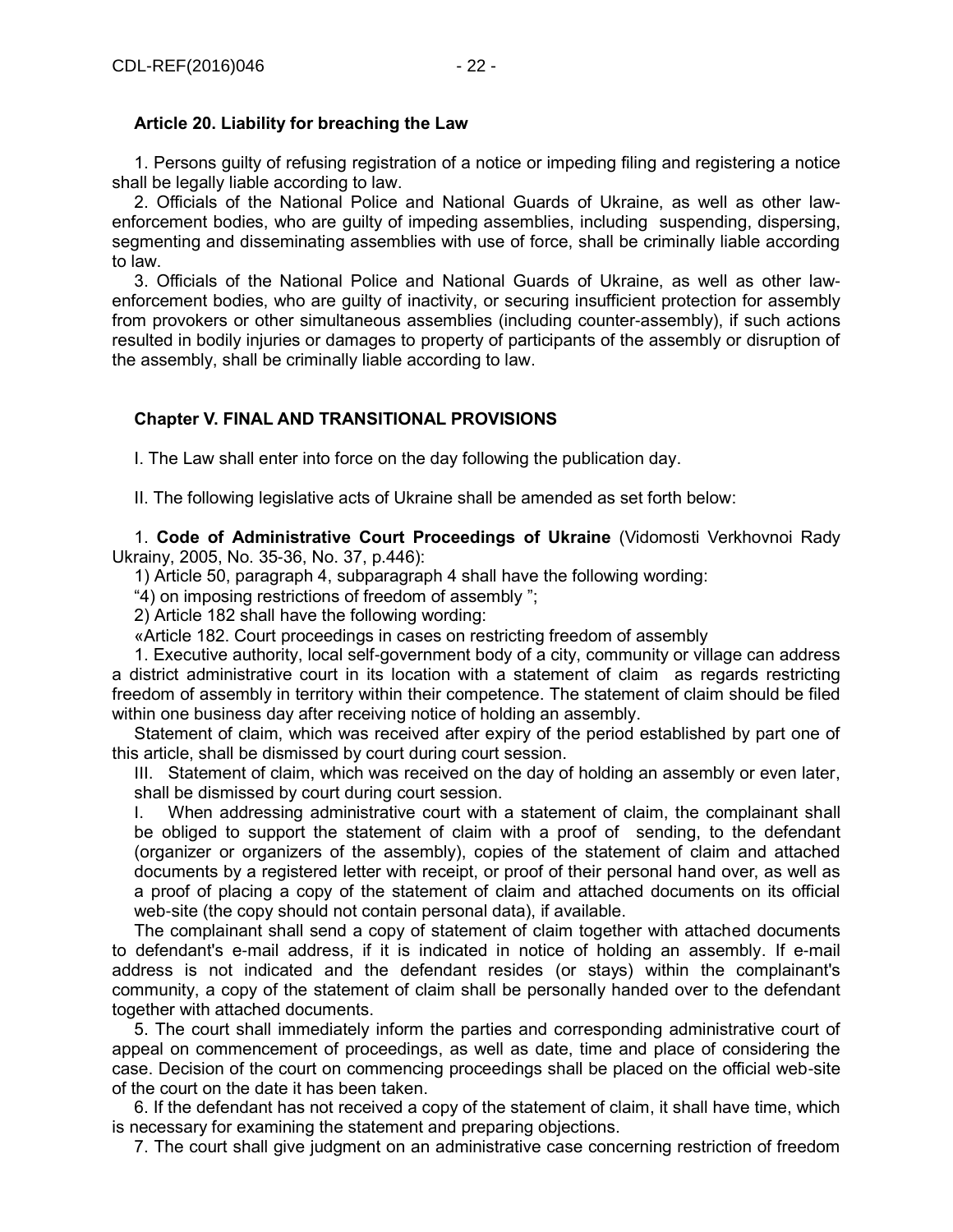of assembly within one day after commencement of proceedings, but not later than six hours prior to beginning of the assembly. Participation of the claimant or its representative in session of the court is obligatory. The statement of claim shall be dismissed, if claimant or its representative does not appear at court session, although duly informed on date, time and place of the case consideration. Non-appearance of the defendant, who has been duly informed on date, time and place of the case consideration, shall not impede court proceedings.

8. The obligation of proving availability of circumstances, which justify restriction of freedom of assembly, shall dwell upon the complainant. The complainant must prove that it has taken measures to negotiate with organizer of the assembly with aim of preventing restriction of freedom of assembly, which have failed. The complainant must also justify the necessity of imposing restriction of freedom of assembly in a democratic society, as well as proportionality of the kind of restriction proposed in the statement of claim.

9. In case the parties can reach an agreement on changing conditions of holding the assembly for elimination of grounds for its restriction, the court shall give the parties time for reconciliation.

10. If satisfying the claim, the court must justify, in its judgment, the necessity of restricting freedom of assembly in a democratic society, taking into account decisions of the European Court on Human Rights and Guidelines of the OSCE and Council of Europe on Freedom of Assembly, as well as proportionality of such kind of restriction. If goals of such restriction can be reached through a restriction, which is less burdened for the defender than that proposed by the complainant, the court should use the less burdened restriction.

11. Restrictions of freedom of assembly shall be imposed only with regard to defendants, who were duly informed on the court session. Statement of claim, which concerns indefinite list of defendants, shall be dismissed by court.

12. The judgment shall be read out in full and immediately. Copies of the judgment shall be immediately handed out to persons participating in the case, or shall be sent to them, if they were absent when the judgment was read out, as well as shall be placed on official web-site of the court on the day of its giving.

13. The judgment can be appealed within ten days after its reading out. Parties, which participated in the case, but were not present at the court session during reading out of the judgment, can file an appeal within ten days after receiving copy of the judgment.

In case a court decree or decision is appealed, which impedes proceedings in the case, court of primary jurisdiction shall forward the appeal together with the case to the court of appeal not later than the following day after receiving the appeal.

If the appeal was received before or after the assembly, the court of appeal shall consider the appeal within three days after receiving it by the court of appeal, and in case the appeal was received in less than three days prior to holding of assembly – immediately.

The appeal can be filed together with a motion to secure the claim through arrest of the appealed judgment. The court shall take decision on the motion immediately after its receiving.

14. Judgments of the court of primary jurisdiction after their reconsideration on appeal and judgments of the court of appeal taken as a result of considering the appeal, can be appealed to arbitration.";

3) Article 183 shall have the following wording:

Article 183. Court proceedings in cases on eliminating obstacles and prohibition of interference in freedom of assembly

1. Organizer (organizers) or participants of assemblies shall have the right to address an administrative court within the place of holding these assemblies with a statement of claim for eliminating obstacles and prohibiting interference in freedom of assembly on part of state authorities, authorities of the Autonomous Republic of Crimea, local self-government bodies, as well as their officials.

2. The court shall immediately inform the parties and corresponding administrative court of appeal on commencement of proceedings, as well as time and place of considering the case.

3. The court shall take decision in administrative case on eliminating obstacles and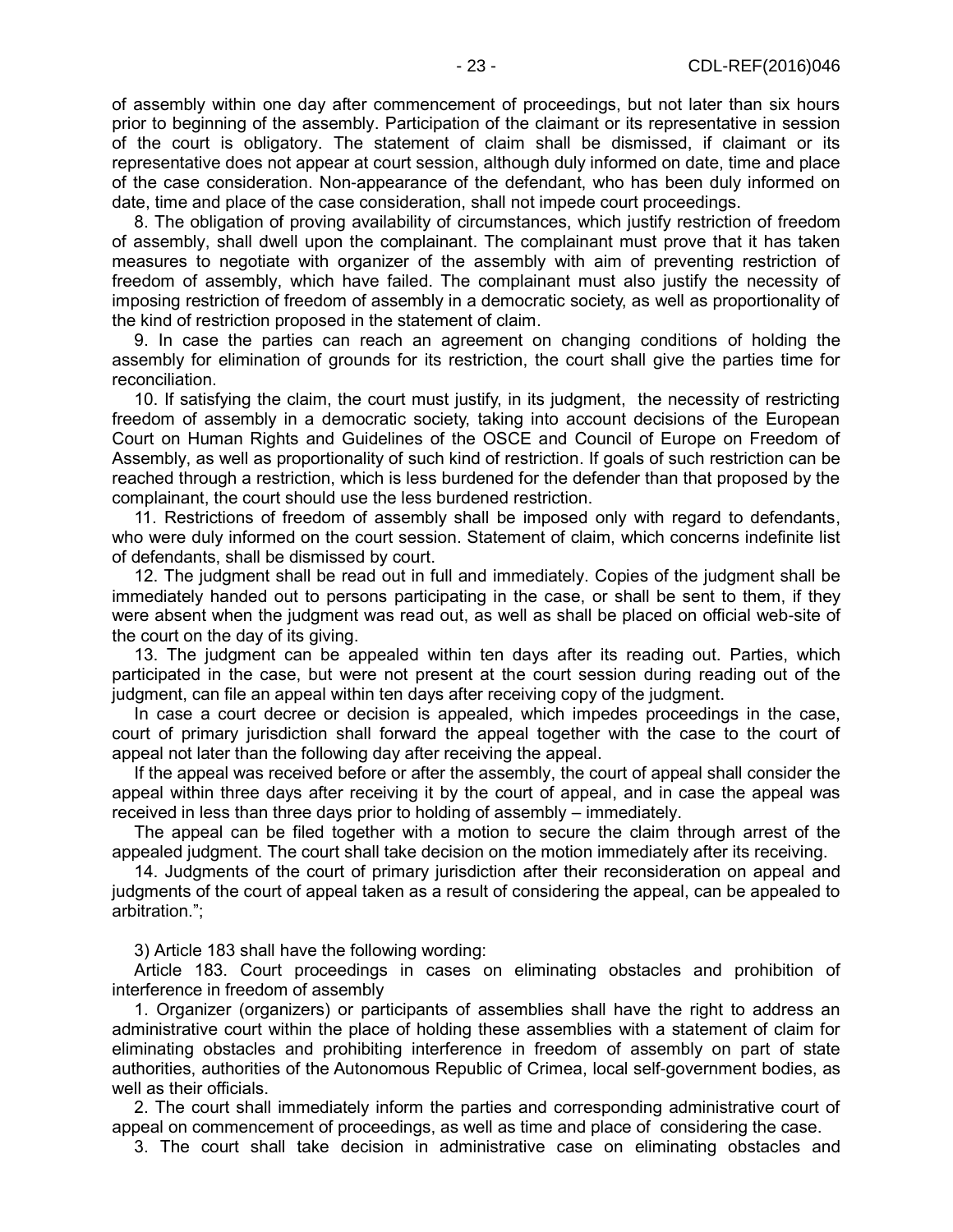prohibiting interference in freedom of assembly within three days after commencement of proceedings, and in case of commencing proceedings in less than three days prior to holding corresponding events – immediately.

4. The judgment shall be read out in full and immediately.

Copies of the judgment shall be immediately handed out to persons participating in the case, or shall be sent to them, if they were absent when the judgment was read out.

5. The judgment can be appealed within ten days after its reading out. Parties, which participated in the case, but were not present at the court session during reading out of the judgment, can file an appeal within ten days after receiving copy of the judgment.

In case a court decree or decision is appealed, which impedes proceedings in the case, court of primary jurisdiction shall forward the appeal together with the case to the court of appeal not later than the following day after receiving the appeal.

If the appeal was received before or after the assembly, the court of appeal shall consider the appeal within three days after receiving it by the court of appeal, and in case the appeal was received in less than three days prior to holding of assembly – immediately.

6. Judgments of the court of primary jurisdiction after their reconsideration on appeal and judgments of the court of appeal taken as a result of considering the appeal, can be appealed to arbitration.";

4) Article 256, paragraph 1, subparagraph 6 shall have the following wording:

"6) on establishing restrictions of freedom of assembly;

7) on eliminating obstacles and prohibition of interfering in freedom of assembly";

3. **Code of Ukraine On Administrative Offences** (Vidomosti Verkhovnoi Rady URSR, 1984, Annex to No. 51, p. 1122):

1) Articles 185<sup>1</sup> and 185<sup>2</sup> shall be excluded:

2) numerals "181<sup>3</sup>-185<sup>2</sup>" in Article 255, part one, paragraph 1, subparagraph two shall be replaced by numerals "181 $3$ -185";

3) numerals "1851" in Article 255, paragraph two shall be excluded;

4) words 262 "breaching the order of organizing and holding assemblies, meetings, street processions and demonstrations" in Article 262, part two, paragraph 1 shall be excluded;

5) numerals "1851 in Articles 268, 277, part two" ;

6) words and numerals "in Article 185<sup>1</sup>, part two" in Article 328 shall be excluded;

4. **Law of Ukraine On Freedom of Conscience and Religious Organizations** (Vidomosti Verkhovnoi Rady URSR, 1991, No. 25 (18.06.91), p. 283): Article 21, part five shall have the following wording:

"In other cases, public liturgies, church rituals, ceremonies, processions and other assemblies of religious organizations shall be held according to the general order established by legislation on freedom of assembly.";

5. **Law of Ukraine On Local Self-Government in Ukraine** (Vidomosti Verkhovnoi Rady Ukrainy, 1997, No. 24, p. 170):

1) Article 38, part one, paragraph "b", subparagraph 3 shall be excluded;

2) Article 59 shall be supplemented by the following paragraph:

"13. Acts of bodies and officials of local self-government cannot establish the order of organizing and holding peaceful assemblies, as well as places of their holding";

6. **Law of Ukraine On Settling Collective Labor Disputes (Conflicts)** (Vidomosti Verkhovnoi Rady Ukrainy, 1998, No. 34, p. 227): Article19, part nine shall be excluded;

7. **Law of Ukraine On the Capital of Ukraine – Hero City of Kyiv** (Vidomosti Verkhovnoi